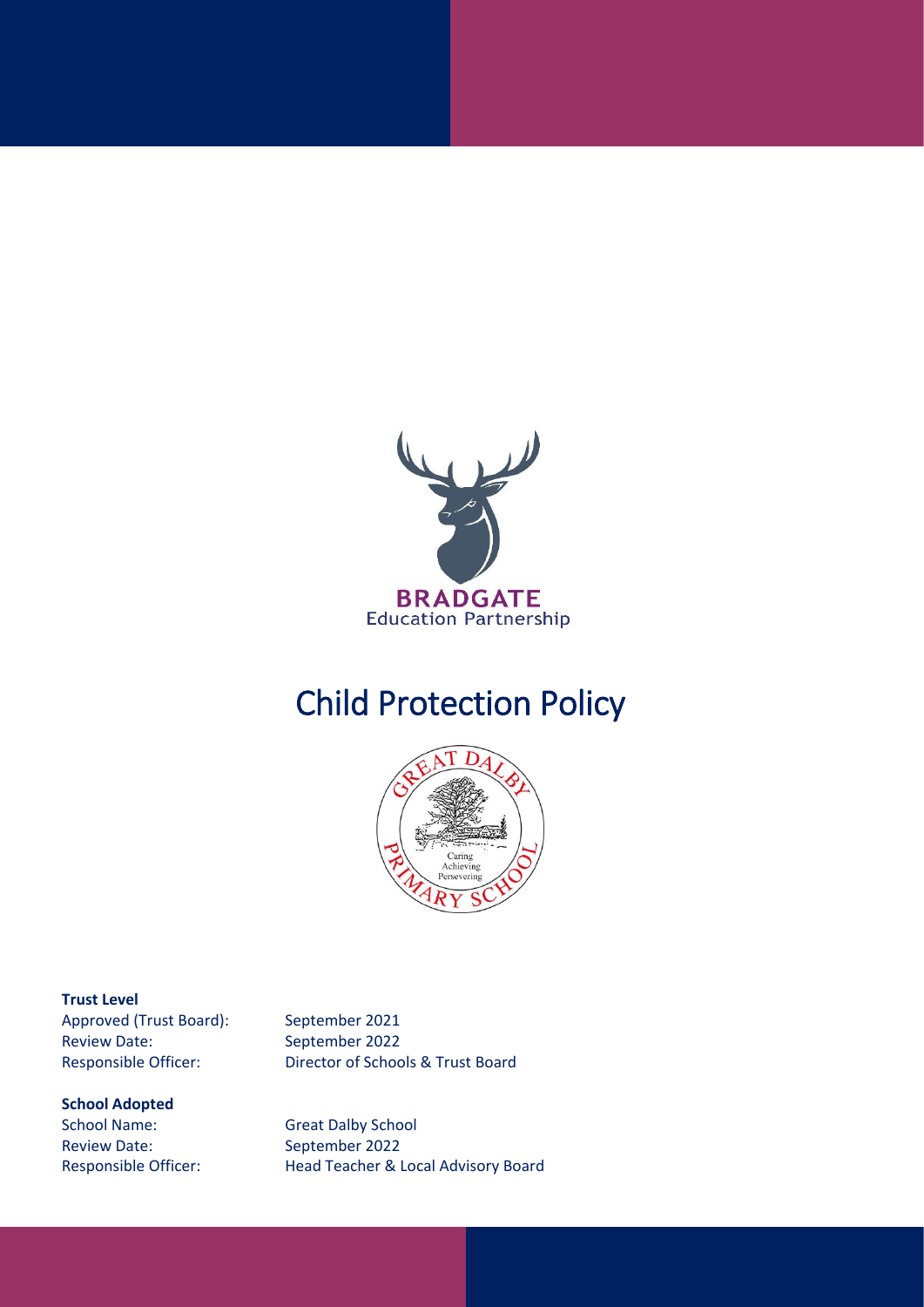## **Contents**

| 1              |       |                                                                                          |  |  |  |  |  |  |  |
|----------------|-------|------------------------------------------------------------------------------------------|--|--|--|--|--|--|--|
| $\overline{2}$ |       |                                                                                          |  |  |  |  |  |  |  |
| 3              |       |                                                                                          |  |  |  |  |  |  |  |
| 4              |       |                                                                                          |  |  |  |  |  |  |  |
| 5              |       |                                                                                          |  |  |  |  |  |  |  |
| 6              |       |                                                                                          |  |  |  |  |  |  |  |
| 7              |       | Workers Raising Concerns/Recording Disclosures from or about children (Appendix 1) 9     |  |  |  |  |  |  |  |
| 8              |       |                                                                                          |  |  |  |  |  |  |  |
| 9              |       |                                                                                          |  |  |  |  |  |  |  |
| 10             |       |                                                                                          |  |  |  |  |  |  |  |
|                | 10.1  | Support to Pupils (including those about whom there are mental health concerns) 11       |  |  |  |  |  |  |  |
|                | 10.2  |                                                                                          |  |  |  |  |  |  |  |
|                | 10.3  |                                                                                          |  |  |  |  |  |  |  |
|                | 10.4  |                                                                                          |  |  |  |  |  |  |  |
|                | 10.5  |                                                                                          |  |  |  |  |  |  |  |
|                | 10.6  |                                                                                          |  |  |  |  |  |  |  |
|                | 10.7  |                                                                                          |  |  |  |  |  |  |  |
|                | 10.8  |                                                                                          |  |  |  |  |  |  |  |
|                | 10.9  |                                                                                          |  |  |  |  |  |  |  |
|                | 10.10 |                                                                                          |  |  |  |  |  |  |  |
|                | 10.11 |                                                                                          |  |  |  |  |  |  |  |
|                | 10.12 |                                                                                          |  |  |  |  |  |  |  |
|                | 10.13 |                                                                                          |  |  |  |  |  |  |  |
|                | 10.14 |                                                                                          |  |  |  |  |  |  |  |
|                | 10.15 | Children in Care (formerly Looked After Children) and Private fostering arrangements  15 |  |  |  |  |  |  |  |
|                | 10.16 |                                                                                          |  |  |  |  |  |  |  |
|                | 10.17 |                                                                                          |  |  |  |  |  |  |  |
| 11             |       |                                                                                          |  |  |  |  |  |  |  |
| 12             |       |                                                                                          |  |  |  |  |  |  |  |
| 13             |       |                                                                                          |  |  |  |  |  |  |  |
| 14             |       |                                                                                          |  |  |  |  |  |  |  |
|                |       |                                                                                          |  |  |  |  |  |  |  |
|                |       | Appendix 2 - Management of Low Level Concerns & Allegations That May Meet Harm Threshold |  |  |  |  |  |  |  |
|                |       |                                                                                          |  |  |  |  |  |  |  |
|                |       |                                                                                          |  |  |  |  |  |  |  |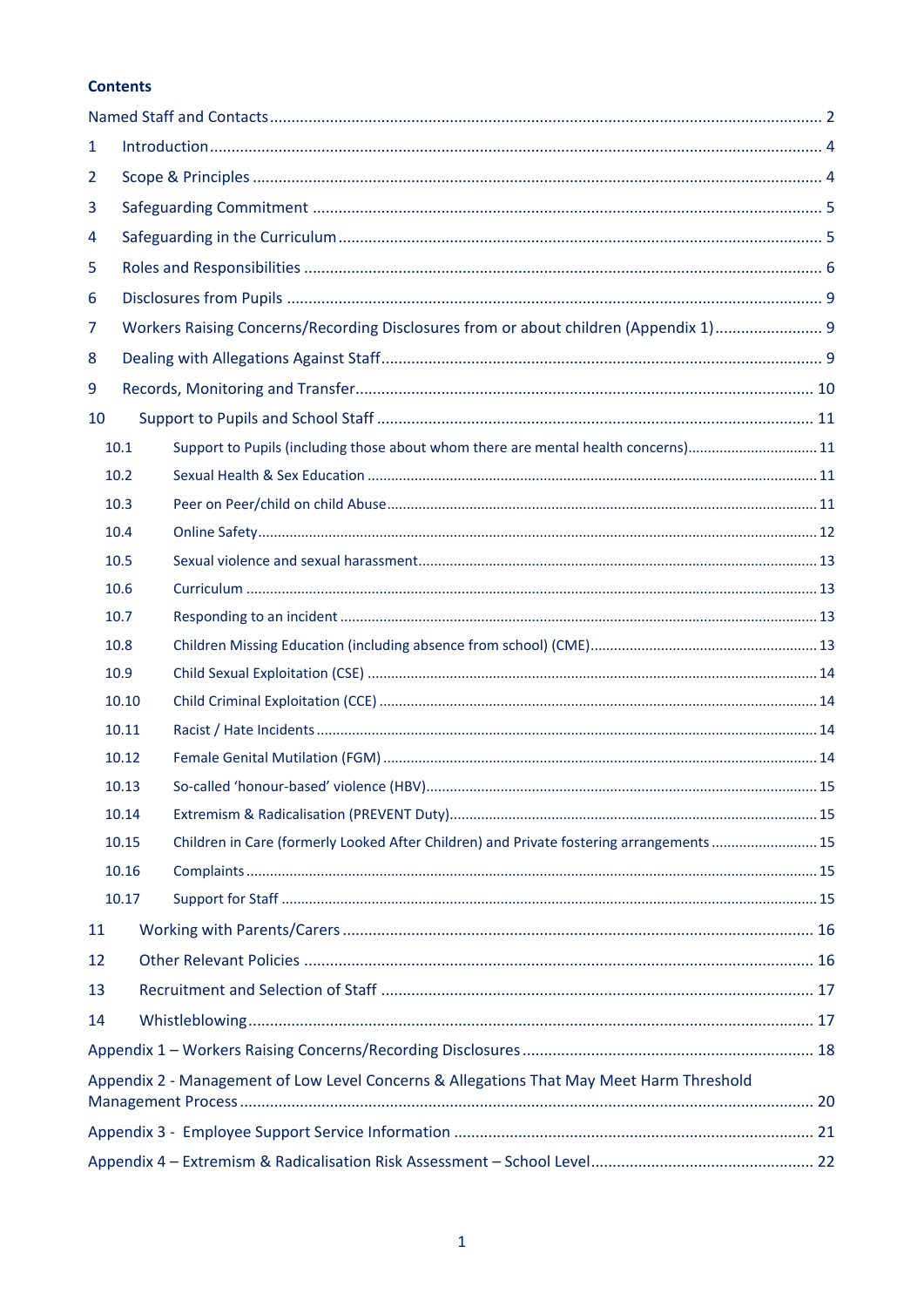# <span id="page-2-0"></span>**Training Received:**

|                                              | <b>Name</b>                                                            | <b>Date</b>                                         |
|----------------------------------------------|------------------------------------------------------------------------|-----------------------------------------------------|
| Designated Safeguarding Lead                 | Sarah Corner (DSL)<br><b>Yvonne Stuart (DSL)</b><br>James Bryan (DDSL) | November 2020<br>November 2021<br><b>March 2022</b> |
| Safer Recruitment inc Allegations Management | <b>Sarah Corner</b><br><b>Yvonne Stuart</b><br>Louise Allen            | December 2021<br>February 2022<br>December 2021     |

## **School and Trust Contact Details:**

|                                | <b>Name</b>          | <b>Position</b>    | <b>Contact Details</b>               |
|--------------------------------|----------------------|--------------------|--------------------------------------|
| <b>Designated Safeguarding</b> | Sarah Corner         | <b>Acting Head</b> | scorner@greatdalby.bepschools.org    |
| Lead                           |                      | teacher (Mon-      | 01664 562750                         |
|                                | <b>Yvonne Stuart</b> | Wed)               | ystuart@greatdalby.bepschools.org    |
|                                |                      | <b>Acting Head</b> | 01664 562750                         |
|                                |                      | teacher (Wed-Fri)  |                                      |
| <b>Deputy Designated</b>       | James Bryan          | Class teacher      | jbryan@greatdalby.bepschools.org     |
| Safeguarding Lead/s            |                      |                    |                                      |
| Designated Teacher for         | Sarah Corner         | <b>Acting Head</b> | scorner@greatdalby.bepschools.org    |
| <b>Children in Care</b>        |                      | teacher (Mon-      | 01664 562750                         |
|                                | <b>Yvonne Stuart</b> | Wed)               | ystuart@greatdalby.bepschools.org    |
|                                |                      | <b>Acting Head</b> | 01664 562750                         |
|                                |                      | teacher (Wed-Fri)  |                                      |
| <b>Nominated Safeguarding</b>  | Laura                | Parent governor    | Isanderson@greatdalby.bepschools.org |
| Governor                       | Sanderson            |                    |                                      |
| <b>Trust HR Contact</b>        | Lauren Gray          | Director of Human  | Telephone: 07799056805               |
|                                |                      | <b>Resources</b>   | Email: lauren@bepschools.org         |
| <b>Trust Safeguarding Lead</b> | <b>Diane</b>         | Attendance &       | Telephone: 07423628850               |
| (DSL Trained/Trainer)          | Cresswell            | Welfare Lead       | Email: diane@bepschools.org          |

# **Safeguarding and Performance Unit contacts:**

|                                                                    | <b>Name</b>                    | <b>Position</b>                | <b>Contact Details</b> |
|--------------------------------------------------------------------|--------------------------------|--------------------------------|------------------------|
| Safeguarding and                                                   | <b>Kelda Claire</b>            | <b>Head of Service</b>         | Telephone:             |
| <b>Performance Service</b>                                         |                                |                                | 01163059084            |
|                                                                    |                                |                                | 07507686100            |
| <b>LADO/Allegations</b>                                            | Kim Taylor/Lovona              | <b>Designated Officer</b>      | 0116 305 7597          |
|                                                                    | <b>Brown</b>                   |                                |                        |
| <b>LA Safeguarding</b>                                             | <b>Simon Genders</b>           | Safeguarding                   | 0116 305 7750          |
|                                                                    | Ann Prideaux                   | <b>Development Officers</b>    | 0116 305 7317          |
| <b>First Response</b>                                              | Telephone: 0116 3050005        |                                |                        |
| <b>Children's Duty (Same-</b><br>Email: childrensduty@leics.gov.uk |                                |                                |                        |
| day referrals)<br>Address:                                         |                                |                                |                        |
|                                                                    | First Response Children's Duty |                                |                        |
|                                                                    | Room 100b                      |                                |                        |
|                                                                    | <b>County Hall</b>             |                                |                        |
|                                                                    | Championship Way               |                                |                        |
|                                                                    | Glenfield                      |                                |                        |
|                                                                    | LE3 8RF                        |                                |                        |
| All other referrals including Early Help Services                  |                                | http://lrsb.org.uk/childreport |                        |
| <b>Early Help queries and Consultation Line</b>                    |                                | 0116 3058727                   |                        |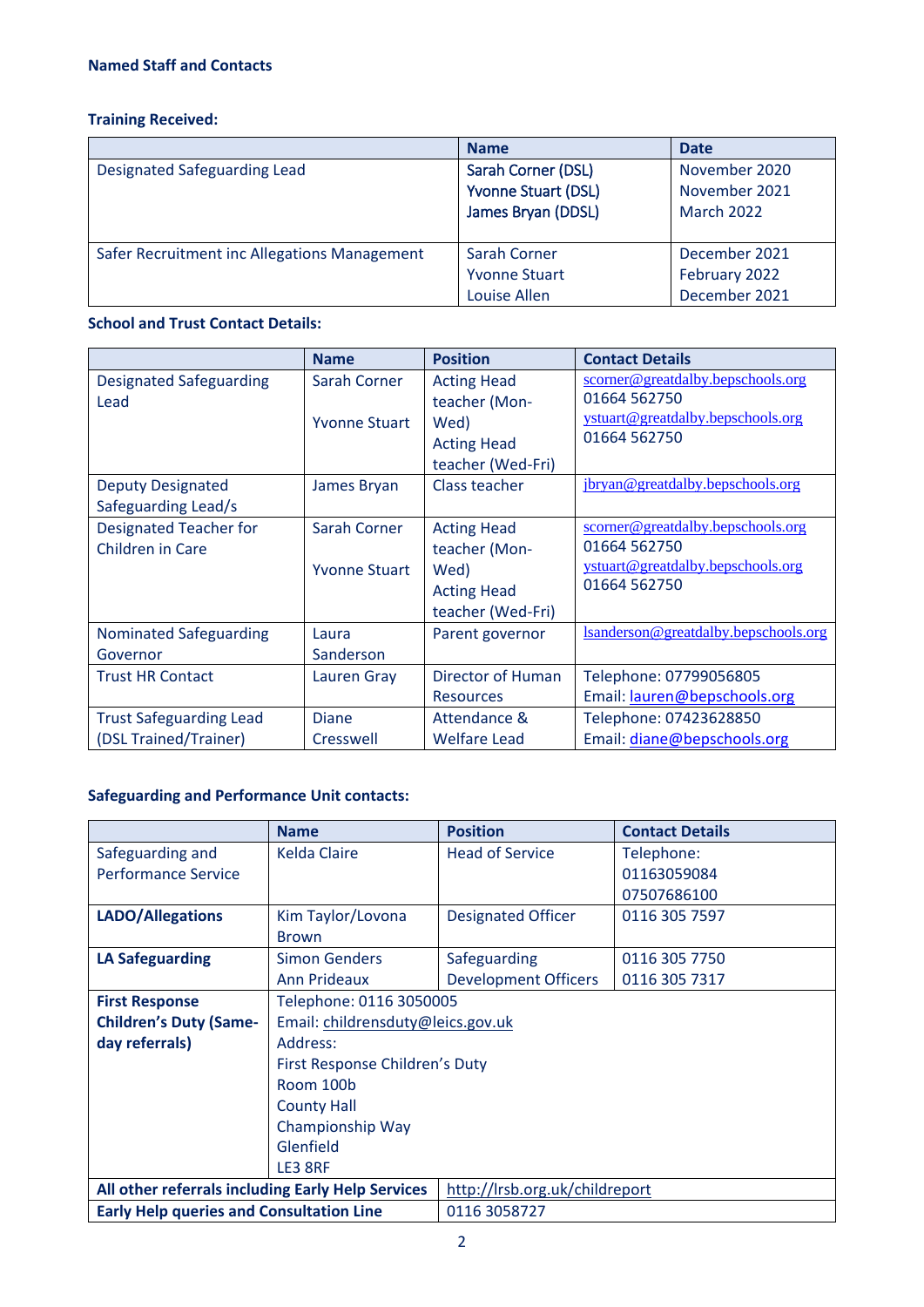## **Other Contacts**

| <b>Name</b>                               | <b>Contact</b>            |
|-------------------------------------------|---------------------------|
| The NSPCC whistle blowing helpline number | Telephone: 0800 028 0285. |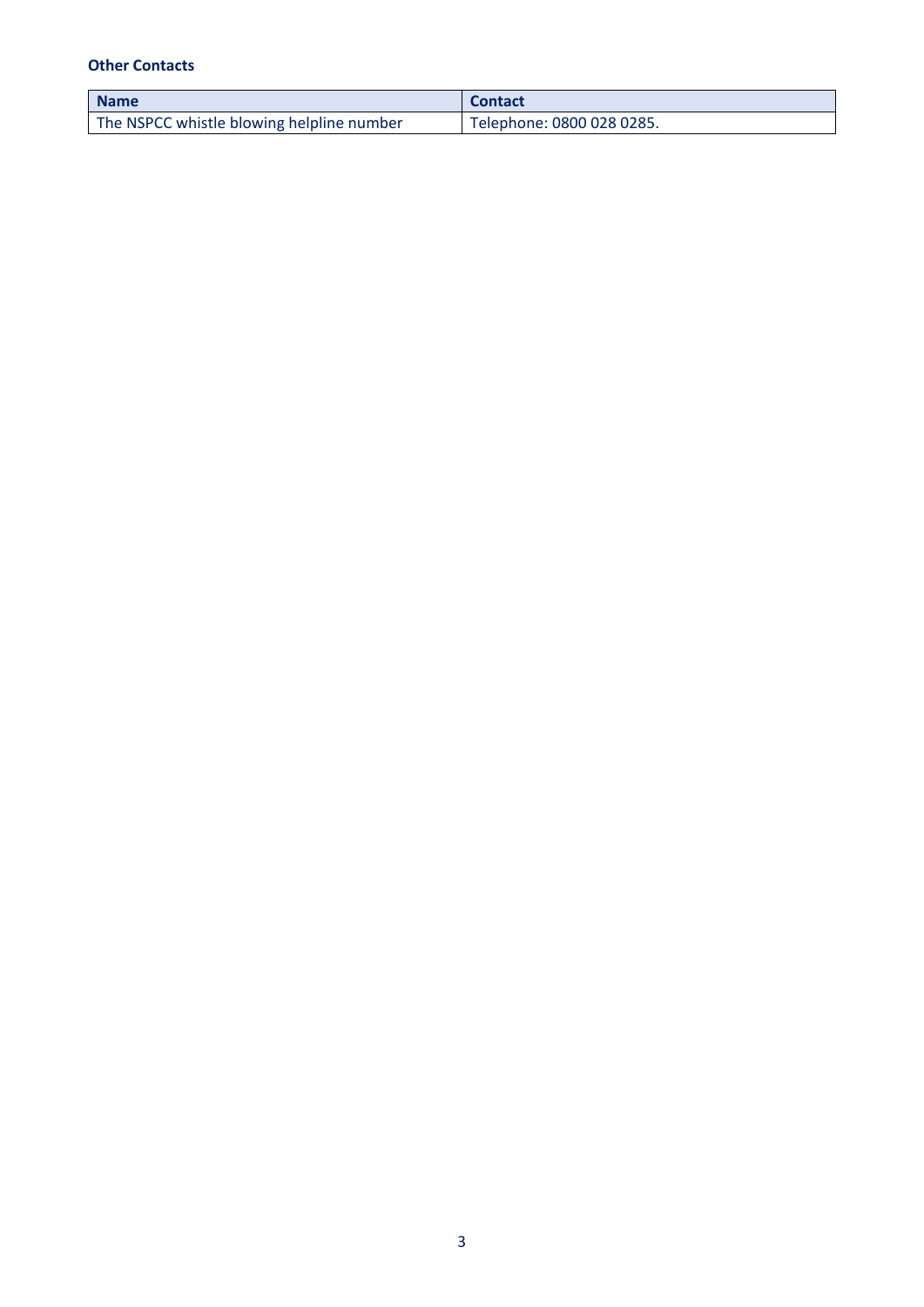## <span id="page-4-0"></span>**1 Introduction**

Bradgate Education Partnership Great Dalby School fully recognises the contribution it can make to protect children and support pupils in school. The Head Teacher and Designated Safeguarding Lead (DSL) are responsible for overseeing the fostering of good practice and an honest, open, caring and supportive environment. The Head Teacher and DSL should take lead responsibility for the safeguarding and child protection (including online safety) at the school.

- 1.1 Pupils' welfare is of paramount importance, therefore safeguarding our pupils is the priority of Bradgate Education Partnership and Great Dalby School. This is reflected throughout Trust and school policies and is embedded into school life.
- 1.2 The policy aims to support all workers involved with the Trust and (Great Dalby School) and outline the responsibilities and expectations of all when it comes to the safeguarding and welfare of our pupils.

## <span id="page-4-1"></span>**2 Scope & Principles**

- 2.1 This policy applies to all workers involved with Bradgate Education Partnership and (Great Dalby School). This includes volunteers, 3<sup>rd</sup> party and self-employed workers.
- 2.2 Safeguarding and promoting the welfare of children refers to the process of protecting children from maltreatment; preventing impairment of children's mental and physical health or development; ensuring that children grow up in circumstances consistent with the provision of safe and effective care and taking action to enable all children to have the best outcomes.

Child protection refers to the processes undertaken to protect children who have been identified as suffering or being at risk of suffering significant harm.

This policy complies with:

- 2.2.1 the legal duty to safeguard and promote the welfare of children, as described in section 157 of the Education Act 2002 for independent schools and academies and
- 2.2.2 the statutory guidance "Keeping Children Safe in Education Statutory guidance for schools and colleges, September 2021" (KCSIE) and "Working Together to Safeguard Children, 2018".
- 2.2.3 the Leicestershire and Rutland Safeguarding Children Partnership Multi-Agency Safeguarding Arrangements.
- 2.3 There are four main elements to our Child Protection Policy:
	- 2.3.1 **Prevention** creating a positive school atmosphere, teaching and pastoral support to pupils, safer recruitment procedures;
	- 2.3.2 **Protection** by following agreed procedures, ensuring staff are trained and supported to respond appropriately and sensitively to Child Protection concerns;
	- 2.3.3 **Support** to pupils and school staff and to children who may have been harmed or abused;
	- 2.3.4 **Working with parents** to ensure appropriate communications and actions are undertaken.
- 2.4 This policy applies to all staff, volunteers, governors and visitors to the school, anyone who is defined as a 'worker'. We recognise that child protection is the responsibility of all adults in school. We will ensure that all parents / carers and other working partners are aware of our Child Protection Policy via our school prospectus, displaying appropriate information in our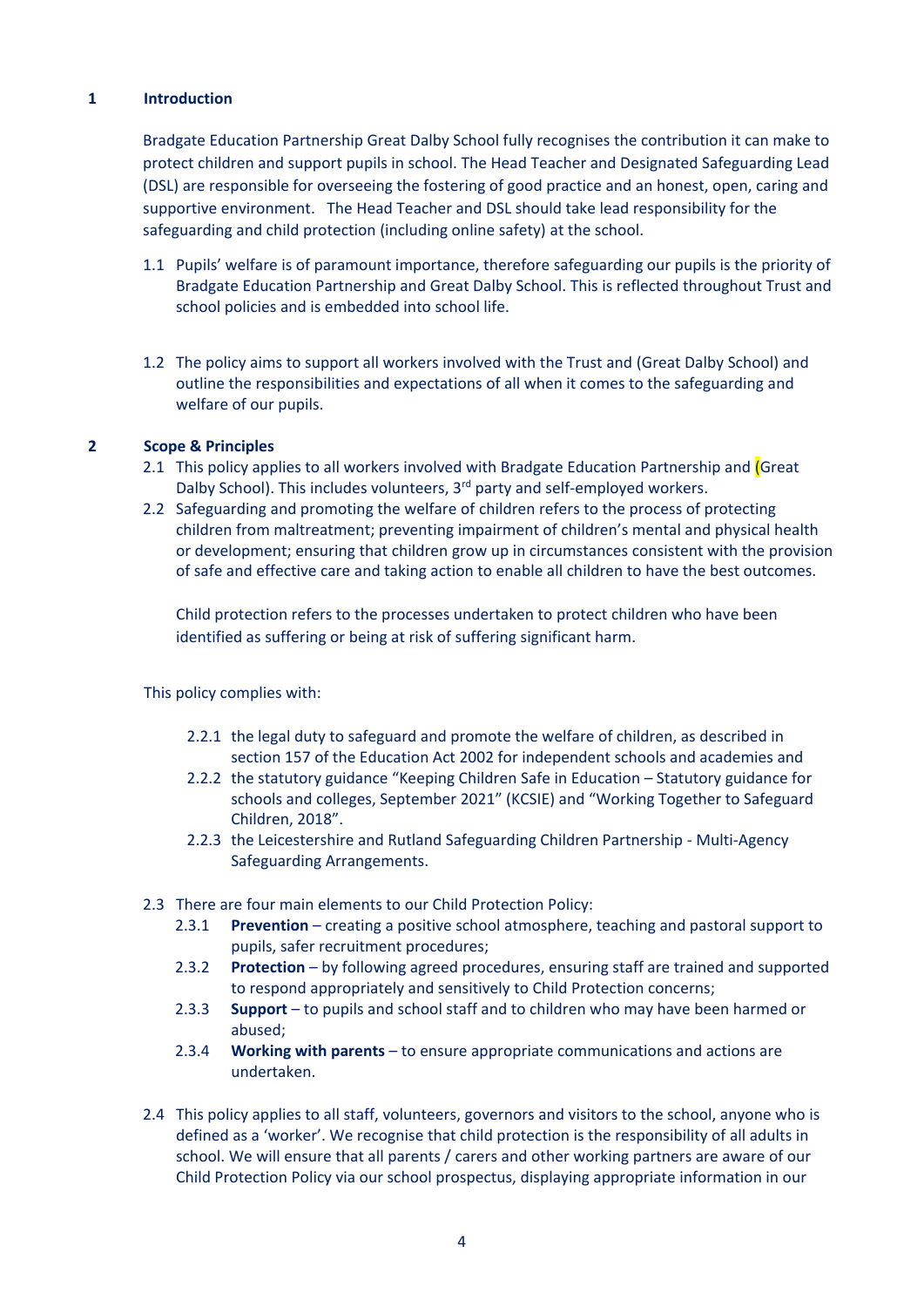reception, on the school website and by raising awareness at meetings with parents and carers as appropriate. The policy will be built into the culture of school and Trust life;

2.5 All staff will act within the parameters of confidentiality and be mindful of GDPR requirements at all times, but will also be aware that matters in relation to safeguarding are disclosed at all times. KCSIE 2021 states "staff should be mindful that early information sharing is vital for the effective identification, assessment, and allocation of appropriate service provision, whether this is when problems first emerge, or where a child is already known to local authority children's social care"

#### <span id="page-5-0"></span>**3 Safeguarding Commitment**

- 3.1 The school adopts an open and accepting attitude towards pupils as part of its responsibility for pastoral care. Staff encourage pupils, parents and carers to feel free to talk about any concerns and to see school as a safe place when there are difficulties. Pupil's worries and fears will be taken seriously and pupils are encouraged to seek help from members of staff. Systems are in place and well promoted, easily understood and accessible, for children to report abuse.
- 3.2 Our schools will therefore:
	- 3.2.1 Establish and maintain an ethos where pupils feel secure and are encouraged to talk, and are listened to;
	- 3.2.2 Ensure the child's wishes and feelings are taken into account when determining what action to take and what services to provide (KCSIE 2021 para 83 refers);
	- 3.2.3 Ensure that pupils know that there are adults in the school whom they can approach if they are worried or are in difficulty;
	- 3.2.4 Include in the curriculum activities and opportunities for PSHE/Citizenship which equip pupils with the skills they need to stay safe from abuse (including online, peer on peer and other contexts pupils are in), and to know to whom they can turn for help;
	- 3.2.5 Ensure every effort is made to establish effective working relationships with parents and colleagues from other agencies;
	- 3.2.6 Ensure that staff receive safeguarding training on an **annual basis**;
	- 3.2.7 Establish a robust system for reporting safeguarding concerns and ensure that all workers are fully aware of how and who to report concerns to;
	- 3.2.8 Operate safer recruitment procedures in line with the Trust's Safer Recruitment Procedure document and appendices and make sure that all appropriate checks are carried out and recorded on the single central record for all workers who will work with children, in line with the checks required under Keeping Children Safe in Education (2020).

#### <span id="page-5-1"></span>**4 Safeguarding in the Curriculum**

Pupils are taught about safeguarding in school. The following areas are among those addressed in PSHE and in the wider curriculum:

- 4.1. Bullying (including Cyberbullying)
- 4.2. Drugs, alcohol and substance abuse (including awareness of County Lines and the Criminal Exploitation of children where appropriate)
- 4.3. Online safety
- 4.4. The danger of meeting up with strangers
- 4.5. Peer on peer abuse
- 4.6. Sexual violence and Sexual harassment between children in schools
- 4.7. Fire and water safety
- 4.8. Road safety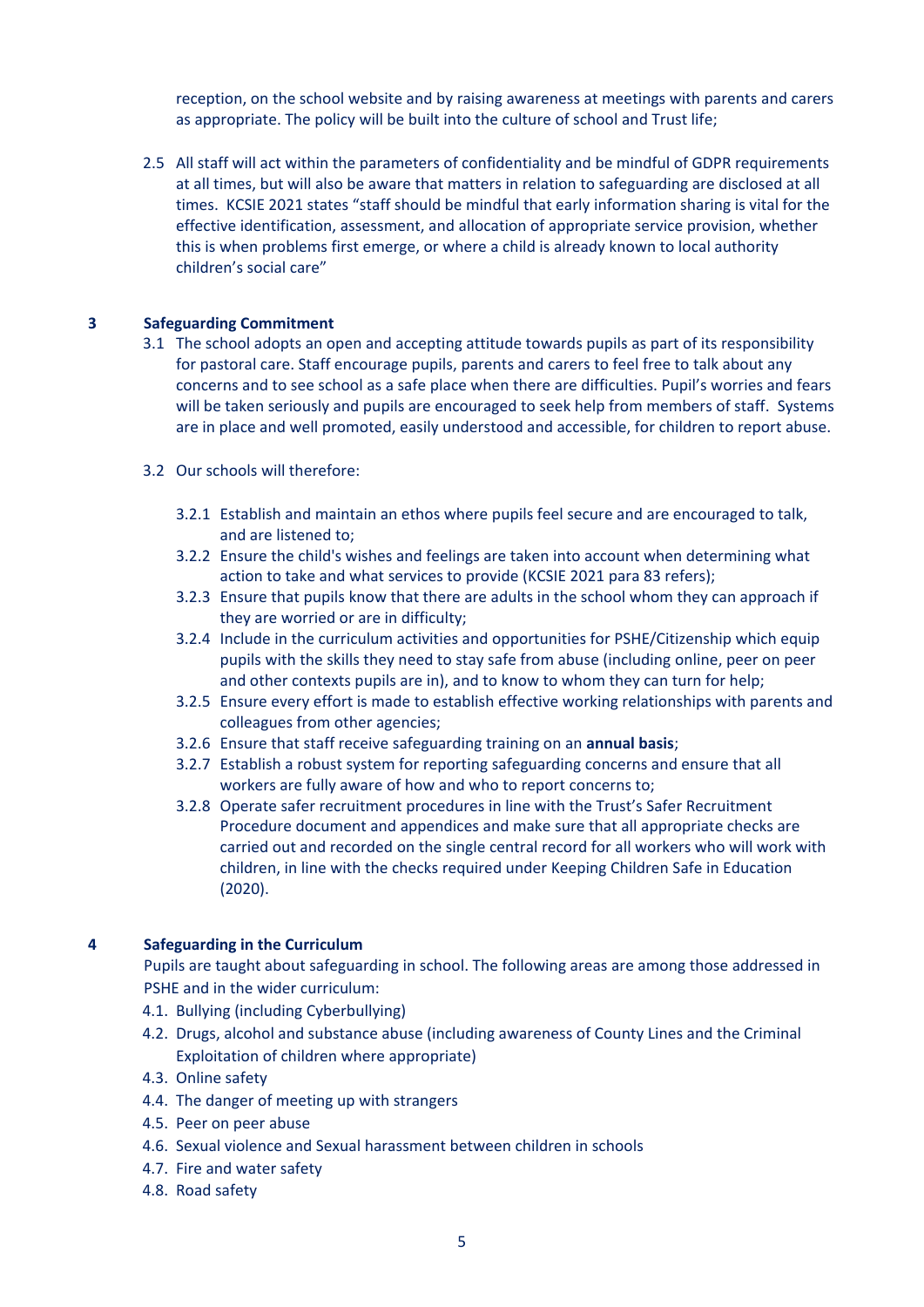## 4.9. Domestic Abuse

- 4.10. Healthy Relationships / Consent
- 4.11. Honour Based Violence issues (HBV) e.g. forced marriage, Female Genital Mutilation (FGM), chest/breast ironing
- 4.12. Sexual exploitation of children (CSE), including online and upskirting
- 4.13. Child criminal exploitation (including cybercrime)
- 4.14. Preventing Extremism and Radicalisation
- 4.15. Equality
- 4.16. British Values

## <span id="page-6-0"></span>**5 Roles and Responsibilities**

## 5.1 **All Workers**

All adults working with or on behalf of pupils have a responsibility to safeguard and promote their welfare. Early information sharing is key to promoting a child's welfare. This includes a responsibility to be alert to possible abuse and to record and report concerns to the Designated Safeguarding Lead. The name of the Designated Safeguarding Lead and Deputy Designated Safeguarding Leads for the current year are listed at '*Named Staff & Contacts*' section. The identity of the safeguarding team must be easily identified in each school, adding we are part of 'encompass' sharing information. Lead DSLs and Head Teachers have a moral duty to act to protect children in their care.

5.1.1 Ensure they follow the school reporting procedures for all safeguarding concerns;

5.1.2 Commit to following the information within this policy.

## 5.2 **Trust Board**

The Trust Board will ensure that:

- 5.2.1 Each school has their own Child Protection Policy in place to ensure that members of the Trust and schools act in a timely manner to safeguard and promote pupil welfare;
- 5.2.2 A Trustee is nominated to oversee the safeguarding work across the Trust;
- 5.2.3 A Designated Safeguarding Lead is appointed within each school at the Trust;
- 5.2.4 A Code of Conduct is in place for the Trust workers to include the appropriate training and induction for staff to ensure that clear expectations are outlined with regards to expected standards of behaviour and conduct;
- 5.2.5 That schools have an appropriate safeguarding response to pupils (children) who go missing from education (CME). See also Trust Attendance and Children with Health Needs Policies;
- 5.2.6 Ensure that appropriate staff members are in place within the central staffing team to provide support and advice to schools with regards to safeguarding advice, guidance and training as and when appropriate;
- 5.2.7 All serious safeguarding concerns are escalated to Trust Board for review and determination of any potential actions that need to be taken and lessons learned so that this can be shared across the Trust.

## 5.3 **Central Team**

The Trust's Central Team will also provide additional training throughout the year including 2 safeguarding training sessions per month, and has a vital role in supporting each school in creating a proactive and ongoing culture of vigilance through:

5.3.1 Providing the appropriate staffing to support schools with safeguarding issues and to facilitate information sharing where appropriate to ensure that schools across the Trust are aware of lessons learned;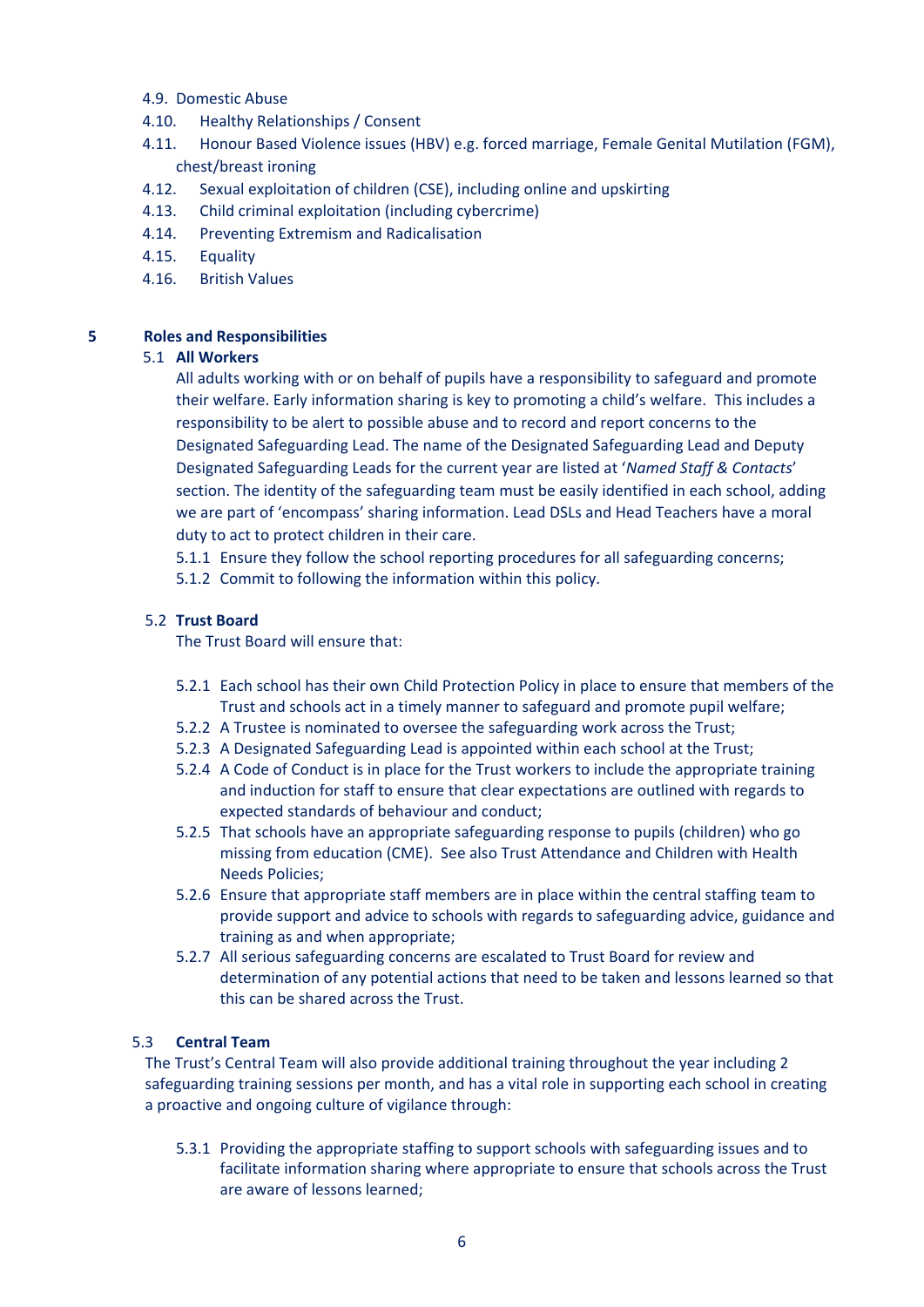- 5.3.2 Provide safeguarding training at induction for employees who start after September
- 5.3.3 Provide Head Teachers and DSLs with termly support and advice during the attendance and safeguarding network sessions
- 5.3.4 Set out its approach to Safer Recruitment and maintenance of schools individual Single Central Records;
- 5.3.5 Ensuring that there are procedures for dealing with allegations of abuse against members of staff and volunteers providing advice, guidance, support as and when required;
- 5.3.6 Ensure that the appropriate training is in place in relation to Safer Recruitment to include allegations management of staff/volunteers/workers within schools;
- 5.3.7 Ensure that appropriate Trust wide policies and procedures are in place to support schools in dealing with safeguarding concerns and setting expectations in relation to expected standards of conduct;
- 5.3.8 Ensure that the appropriate annual safeguarding training is taking place within schools with all staff.
- 5.3.9 Ensure that the following statutory information is provided to staff at Trust induction stage, as a minimum:
	- 5.3.9.1 Keeping Children Safe in Education (2021)
	- 5.3.9.2 Child Protection Policy
	- 5.3.9.3 Code of Conduct
	- 5.3.9.4 Whistleblowing Policy
	- 5.3.9.5 School Behaviour Policy

5.3.9.6 DfE Guidance - Sexual violence and sexual harassment between children in schools and colleges September 2021

#### 5.4 **Local Advisory Board (LAB)**

In their role as support, advice and challenge to the school the Local Advisory Board will ensure that:

- 5.4.1 The school adopts the Trust's Child Protection Policy and ensures that it has relevant local information available within it;
- 5.4.2 A Local Advisory Board member is appointed to audit and review the safeguarding systems within the school once per term in line with Trust procedures and produce a report that is submitted to the Trust Board once per term highlighting any exceptions as required.
- 5.4.3 Any deficiencies or weaknesses brought to the attention of the Head Teacher/Designated Safeguarding Lead will be rectified without delay.
- 5.4.4 The LAB member for safeguarding supports the Head Teacher with the completion of the Trust's Safeguarding Annual Return.
- 5.4.5 Support the Trust and school with the ongoing culture of vigilance

## 5.5 **Head Teacher**

The Head Teacher of the school will ensure that:

- 5.5.1 They set an ongoing culture of vigilance within the school to ensure that safeguarding children remains the number one priority. Ensure that all staff are aware that 'it can happen here' to avoid complacency at all times.
- 5.5.2 The Trust policies and procedures are effectively implemented and followed by all staff;
- 5.5.3 Ensure that a Designated Safeguarding Lead is appointed within the school;
- 5.5.4 All staff are made aware that they have an individual responsibility to pass on safeguarding concerns and that if all else fails within school and Trust support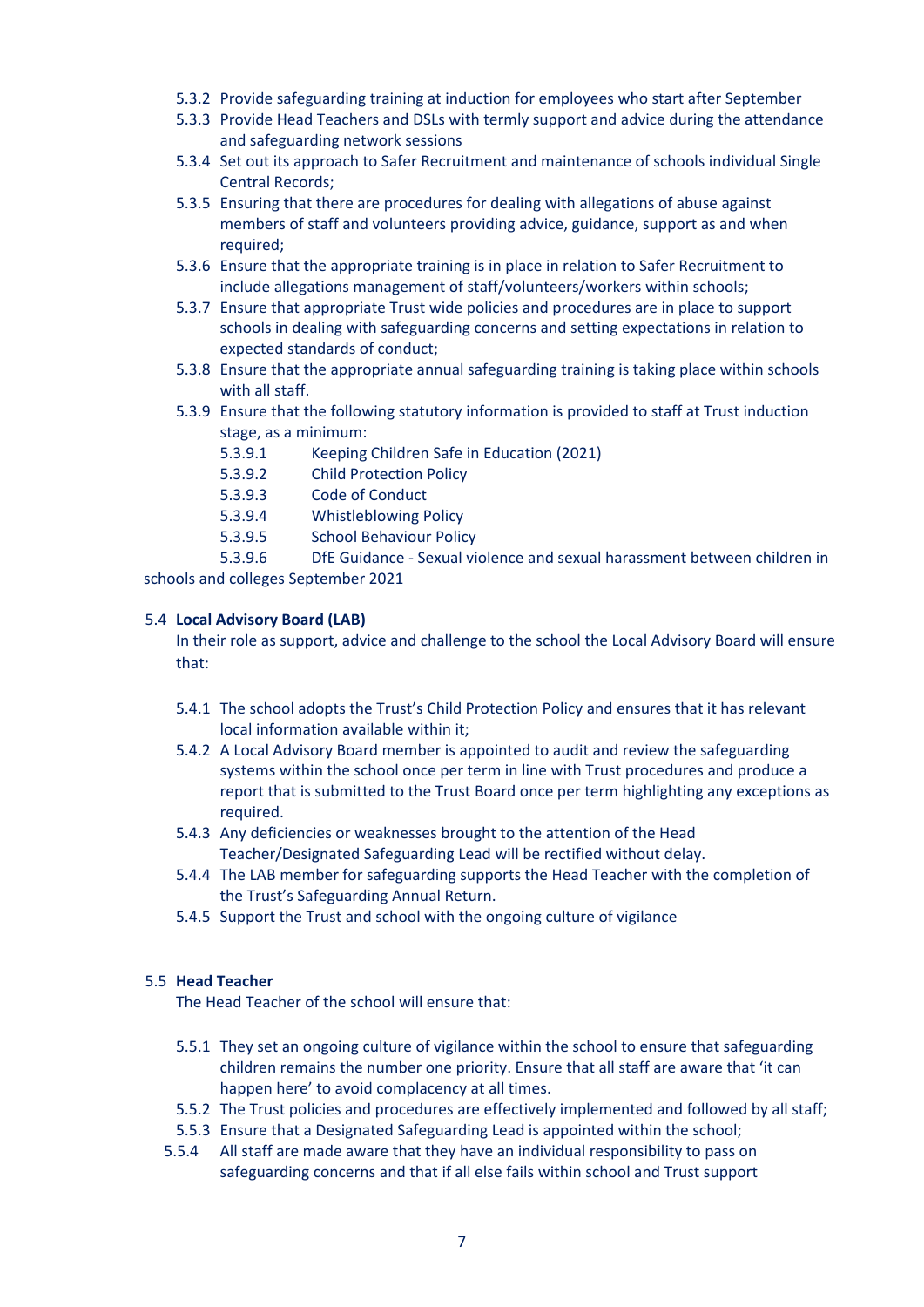mechanisms, to report these directly to Children's Social Care (Children's Services) or the Police.

- 5.5.5 Sufficient resources and time are allocated to enable the Designated Safeguarding Lead and other staff to discharge their responsibilities, including taking part in strategy discussions and other inter-agency meetings, and contributing to the assessment of children;
- 5.5.6 Appropriate safeguarding training is in place **annually** for all staff.
- 5.5.7 The Head Teacher must ensure that the DSL/deputy DSL is always available to cover with appropriate arrangements for before/after school, out of term time and trips and educational visits.
- 5.5.8 All staff and volunteers feel able to raise concerns about poor or unsafe practice in regard to children, and such concerns are addressed sensitively and effectively in a timely manner in line with the Trust's Whistleblowing Policy.
- 5.5.9 Allegations of abuse or concerns that a member of staff or adult working at school may pose a risk of harm to children or young people are notified to the Local Authority Designated Officer and to the Trust, in accordance with Bradgate Education Partnership's LADO process (Appendix 2).
- 5.5.10Ensure that the Trust's Safer Recruitment Procedures are adhered to at all times, ensuring that no one is employed or engaged in any work without the appropriate safeguarding recruitment checks being in place.
- 5.5.11The Single Central Record is compliant and that all staff and workers are listed and all checks are completed in line with Keeping Children Safe in Education and the Trust's Safer Recruitment Procedures.
- 5.5.12The Designated Safeguarding Lead undertakes effective DSL training (in addition to basic child protection training) and this is refreshed **every two years**. In addition to this formal training, their knowledge and skills are updated at regular intervals (at least annually) via safeguarding briefings etc.
- 5.5.13The school contributes to inter-agency working in line with statutory guidance "Working Together to Safeguard Children" 2018 including providing a co-ordinated offer of Early Help for pupils who require this. This Early Help may be offered directly through school provision or via referral to an external support agency. Safeguarding arrangements take into account the procedures and practice of the local authority and the Leicestershire and Rutland Safeguarding Children Partnership.

#### 5.6 **Designated Safeguarding Lead**

The responsibilities of the Designated Safeguarding Lead are found in Annex B of "Keeping Children Safe in Education 2021" and include:

- 5.6.1 Provision of information to the Safeguarding Children Partnership on safeguarding and child protection;
- 5.6.2 Liaison with the Head Teacher on any deficiencies in safeguarding practices within the school and how these should be rectified without delay. Failing that, escalation to the Director of Schools.
- 5.6.3 Management and referral of cases of suspected abuse to Specialist Services First Response Children's Duty (and/or Police where a crime may have been committed);
- 5.6.4 Act as a source of support, advice and expertise within the school;
- 5.6.5 To attend and contribute to child protection conferences, core meetings and other social care meetings when required;
- 5.6.6 Be alert to the specific needs of children in need those with special educational needs, disability and young carers;
- 5.6.7 Ensure each member of staff has access to and understands the school's Child Protection Policy especially new or part-time staff who may work with different educational establishments;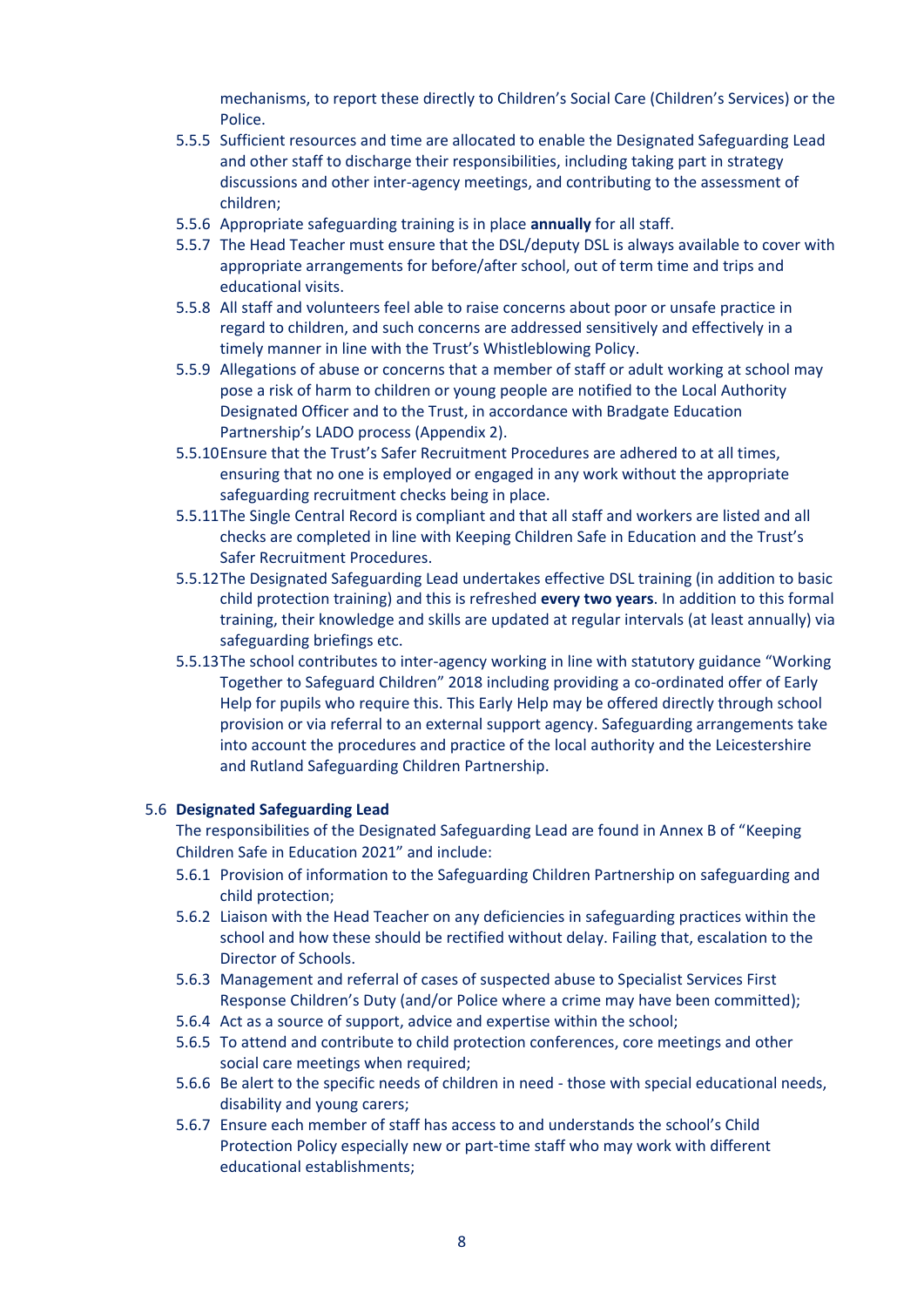- 5.6.8 Ensure all staff have induction training covering child protection, the pupil behaviour policy, children who go missing (CME). Staff will be trained by the DSL to recognise, record and report any concerns immediately as they arise
- 5.6.9 Ensure that the CPOMS system is used at all times to keep detailed, accurate and secure records of concerns and referrals, including monitoring and acting upon individual concerns, patterns of concerns (e.g. pupils who repeatedly go missing) or complaints, in accordance with the section on "Records, Monitoring and Transfer" below.
- 5.6.10Obtain access to resources and effective training for all staff and attend DSL refresher training courses **every two years**. Keep up to date with new developments in safeguarding by accessing briefings and journals at least annually.
- 5.6.11A DSL must always be available to cover with appropriate arrangements for before/after school, out of term time and trips and educational visits. This can be arranged with the Head Teacher via a rota basis.

## <span id="page-9-0"></span>**6 Disclosures from Pupils**

It is vital that our actions do not harm the pupil further or prejudice further enquiries. For example:

- 6.1. listen to the pupil, if you are shocked by what is being said, try not to show it;
- 6.2. accept what the pupil says;
- 6.3. stay calm, the pace should be dictated by the pupil without them being pressed for detail by asking leading questions such as "*what did s/he do next?*". Workers' role is to listen – not to investigate;
- 6.4. use open questions such as "*is there anything else you want to tell me?*" or "*yes?*" or "*and?*";
- 6.5. do not criticise the perpetrator, the pupil might have a relationship with them;
- 6.6. do not promise confidentiality, reassure the pupil that they have done the right thing, explain whom you will have to tell (the DSL) and why; and, depending on the pupil's age, what the next stage will be. It is important that you avoid making promises that you cannot keep.

#### <span id="page-9-1"></span>**7 Workers Raising Concerns/Recording Disclosures from or about children (Appendix 1)**

- 7.1 All safeguarding concerns must be escalated and discussed with the DSL immediately
- 7.2 The concern must then be logged into the CPOMS system ensuring that the date, time, place and context of disclosure are recorded. Facts only eg. If it is observation of bruising or an injury try to record detail of the injury to include size, shape and colour, e.g. "right arm above elbow, red mark the size of a 10p coin". Do not take photographs.
- 7.3 Note the non-verbal behaviour and the key words in the language used by the pupil (try not to translate into 'proper terms').
- 7.4 Staff must ensure that any concerns they have raised are kept confidential and left with the DSL to determine which appropriate staff need to know about the issue raised, inform social services and/or the police and record on CPOMS
- 7.5 Where possible the DSL will aim to provide feedback, however this may not always be possible due to the nature of the safeguarding concern

## <span id="page-9-2"></span>**8 Dealing with Allegations Against Staff**

8.1 KCSIE 2021 Part 4 details two levels of allegations/concerns at para 335. Allegations made against staff (including low level concerns) will be dealt with in line with the Trust's 'Allegations Management Process' **(Appendix 2)**. The below table outlines the appropriate person to raise concerns to in relation to staff members: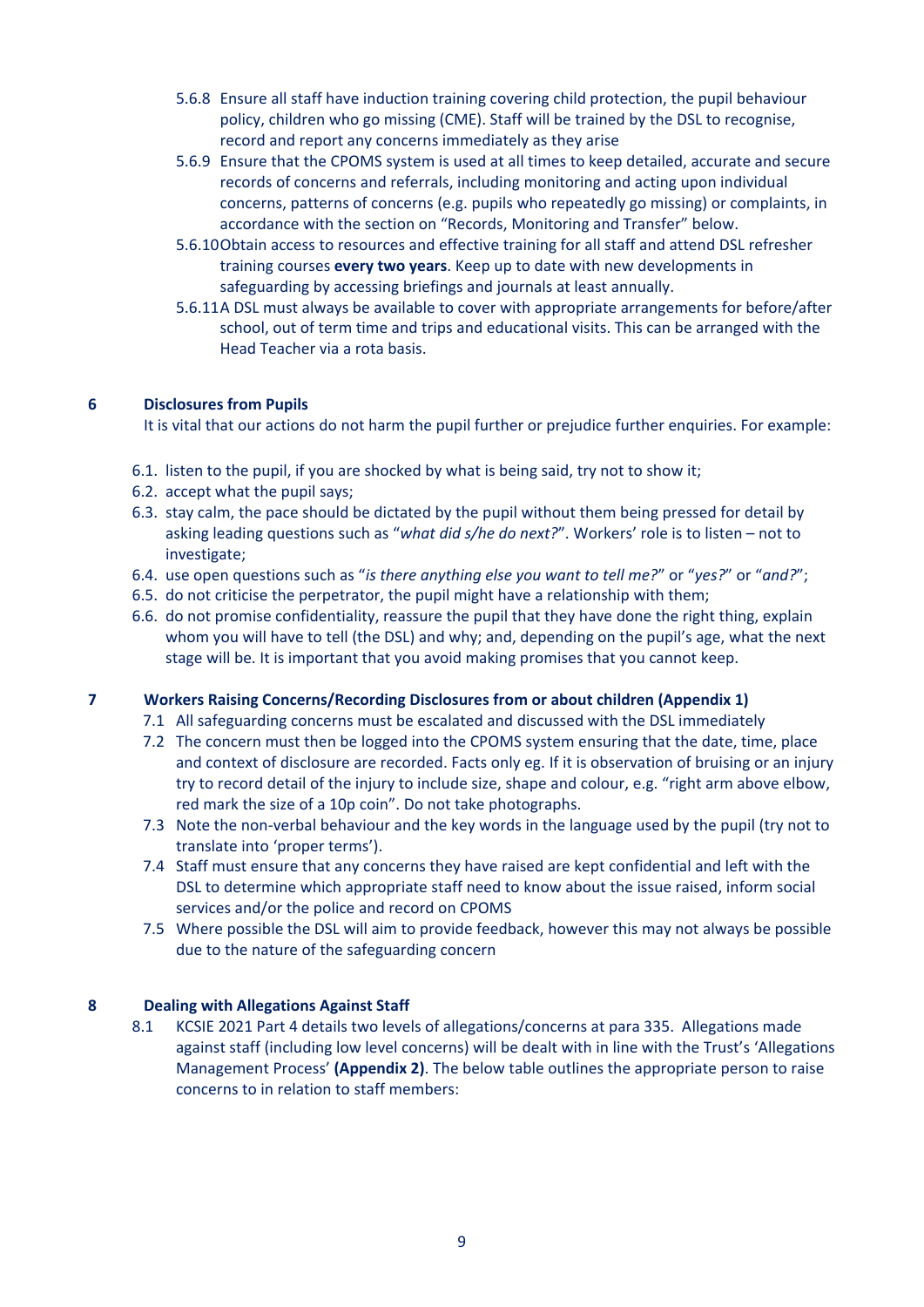| <b>Staff Group who the</b><br>concern is against | <b>Report to</b>                                                     |                                                      |
|--------------------------------------------------|----------------------------------------------------------------------|------------------------------------------------------|
| Staff/Workers                                    | <b>Escalate to Head</b><br><b>Teacher (all Heads</b><br>DSL trained) |                                                      |
| <b>DSL</b>                                       | <b>Escalate to Head</b><br>Teacher                                   | Seek advice and<br>guidance from the                 |
| <b>Head Teacher</b>                              | <b>Escalate to Director</b><br>of Schools                            | <b>Trust's Director of</b><br><b>Human Resources</b> |
| Director of Schools                              | <b>Escalate to Chief</b><br><b>Executive Officer</b>                 |                                                      |
| <b>Chief Executive</b><br><b>Officer</b>         | Escalate to Chair of<br>Trustees                                     |                                                      |

*\*\*Central Team staff – escalate to Chief Executive Officer*

- 8.2 Where an allegation arises it must be reported immediately
- 8.3 A statement must be provided to disclose the nature of the allegations, the statement must provide as accurate information as possible and must be dated
- 8.4 Those staff who raise concerns will be supported in line with the Trust's Whistleblowing Policy
- 8.5 All staff must note that allegations against workers should be raised, this includes volunteers, 3<sup>rd</sup> party and agency workers.
- 8.6 Allegations against staff including but not limited to:
	- 8.6.1 Staff who have behaved in a way that has harmed a child, or may have harmed a child and/or;
	- 8.6.2 Possibly committed a criminal offence against or related to a child and/or;
	- 8.6.3 behaved towards a child or children in a way that indicates he or she may pose a risk of harm to children; and/or
	- 8.6.4 behaved or may have behaved in a way that indicates they may not be suitable to work with children.
- 8.7 Allegations against staff includes behaviour in and outside of the work setting
- 8.8 When an allegation is made the school will first look after the welfare of the child and then follow Appendix 2 in order to then deal with the allegation against the member of staff
- 8.9 Depending upon the context and advice from the LADO, allegations against staff will then be dealt with in line with the Trust's Disciplinary Policy, this includes low level concerns.
- 8.10 Historical allegations where an adult makes a historical allegation the school working with the Trust will report this to the LADO.

#### <span id="page-10-0"></span>**9 Records, Monitoring and Transfer**

Keeping Children Safe in Education 2021 para 83 states "Where there is a safeguarding concern, governing bodies, proprietors and school or college leaders should ensure the child's wishes and feelings are taken into account when determining what action to take and what services to provide. Systems should be in place, and they should be well promoted, easily understood and easily accessible for children to confidently report abuse, knowing their concerns will be treated seriously, and knowing they can safely express their views and give feedback.

9.1 All schools must use the Trust's CPOMS system to record all safeguarding concerns and information. The CPOMS system is a secure and confidential system, and appropriate levels of access are provided to ensure that GDPR requirements are met.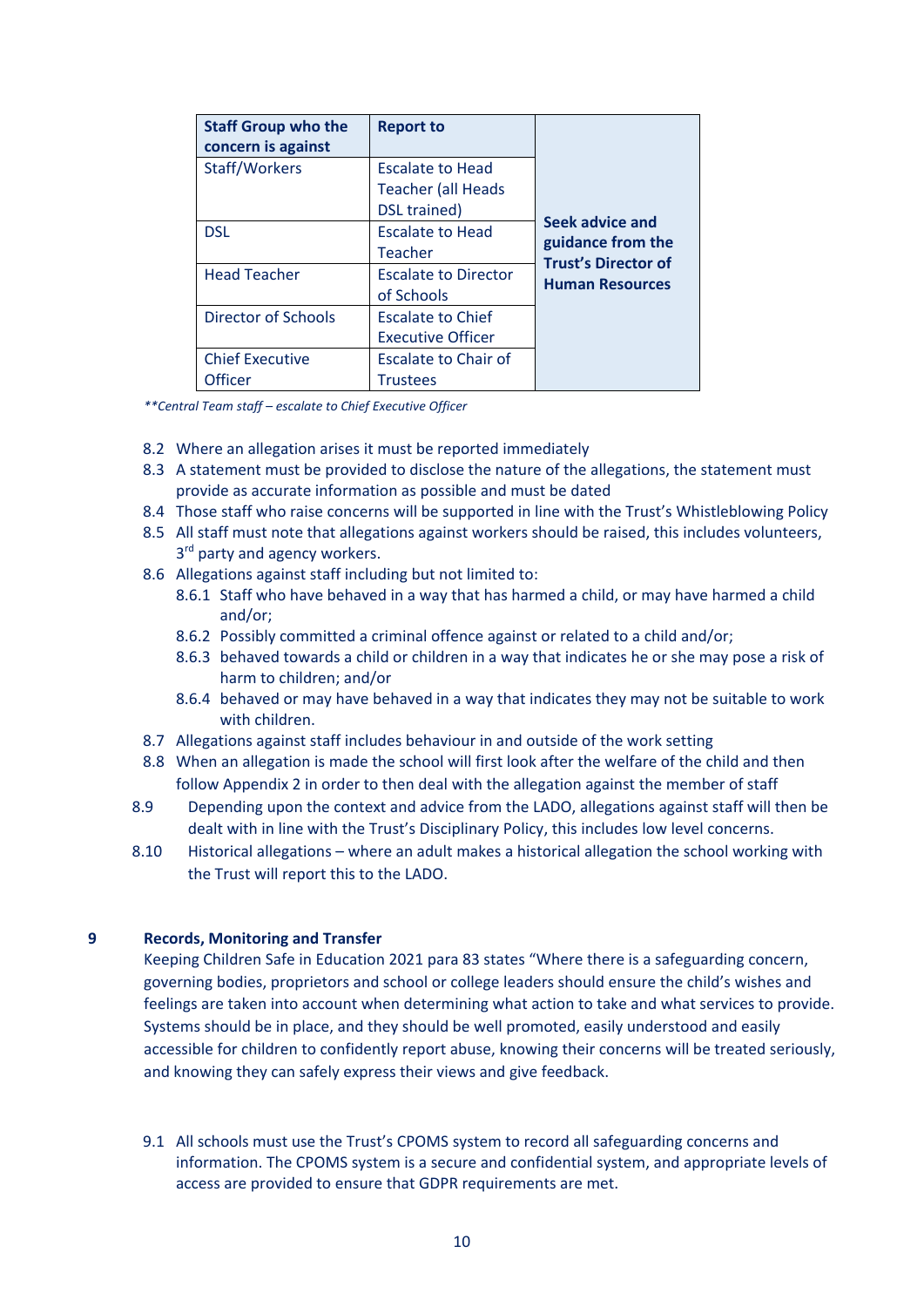- 9.2 Well-kept records are essential to good child protection practice. All staff should be clear about the need to record and report concerns about a pupil or pupils within the school. The Designated Safeguarding Lead is responsible for such records and for deciding at what point these records should be passed over to other agencies.
- 9.3 It is expected that all information within CPOMS is reviewed regularly by the DSL and appropriate Trust staff to check whether any action or updating is needed. This includes monitoring patterns of complaints or concerns about any individuals and ensuring these are acted upon. Any actions taken are clearly indicated.
- 9.4 When pupils transfer schools their safeguarding records are also transferred. The school will ensure that the child protection files paper and electronic (CPOMS) are passed confidentially between the outgoing and new school.
- 9.5 A record of allegations made against staff is kept in a confidential individual personal file by the Trust's Director of Human Resources where appropriate.
- 9.6 All racial incidents/cases must be documented separately so that these can be easily identified. The Head Teacher must ensure that the guidance on recording this in CPOMS is adhered to, if there are any issues then these must be discussed with the Trust's Attendance & Welfare Lead.

#### <span id="page-11-0"></span>**10 Support to Pupils and School Staff**

Child protection is about protecting children from harm, violence, exploitation, abuse and neglect. The types of abuse are - Physical abuse, Emotional abuse, Sexual abuse and Neglect (Keeping Children Safe in Education 2021 para 27-30).

- <span id="page-11-1"></span>10.1 **Support to Pupils (including those about whom there are mental health concerns)** – Our school recognises that pupils who are abused or who witness violence may find it difficult to develop a sense of self-worth and view their lives in a positive way. For such pupils, school may be one of the few stable, secure and predictable components of their lives. Other pupils may be vulnerable because, for instance, they have a disability, are in care, a care-leaver or previously looked after, or are experiencing some form of neglect. Our school seeks to remove any barriers that may exist in being able to recognise abuse or neglect in pupils with Special Educational Needs, disabilities or physical health issues. We will seek to provide such pupils with the necessary support and to build their self-esteem and confidence. The context in which safeguarding incidents and/or behaviours occur, whether in school or outside (including online), will be considered by staff, particularly the DSL and Deputy DSLs. Any associated threats or risks will be included in assessments and relevant information included in referrals to Children's Social Care (this is known as contextual safeguarding). General indicators of abuse and neglect (from Part 1 of the statutory guidance), "Keeping Children Safe in Education 2021".
- <span id="page-11-2"></span>10.2 **Sexual Health & Sex Education** It is important to deliver high quality and inclusive Relationship and Sex Education (RSE) this can be part of the broader PSHE education programme incorporating everything from online safety, online bullying to mental health and drugs and alcohol. Students should feel supported and age appropriate information and advice should be available in the school setting. Including advise on contraception, pregnancy and sexual health.
- <span id="page-11-3"></span>10.3 **Peer on Peer/child on child Abuse** – This school recognises that children sometimes display harmful behaviour themselves and that even if there are no reports, it may still be happening. such incidents or allegations must be referred on for appropriate support and intervention. Such abuse is unacceptable and will not be tolerated or passed off as "*banter*", "*just having a laugh*" or "*part of growing up*". Where specific risks are identified, a risk assessment will be undertaken in order to ensure the safety of all staff and pupils and to offer appropriate support.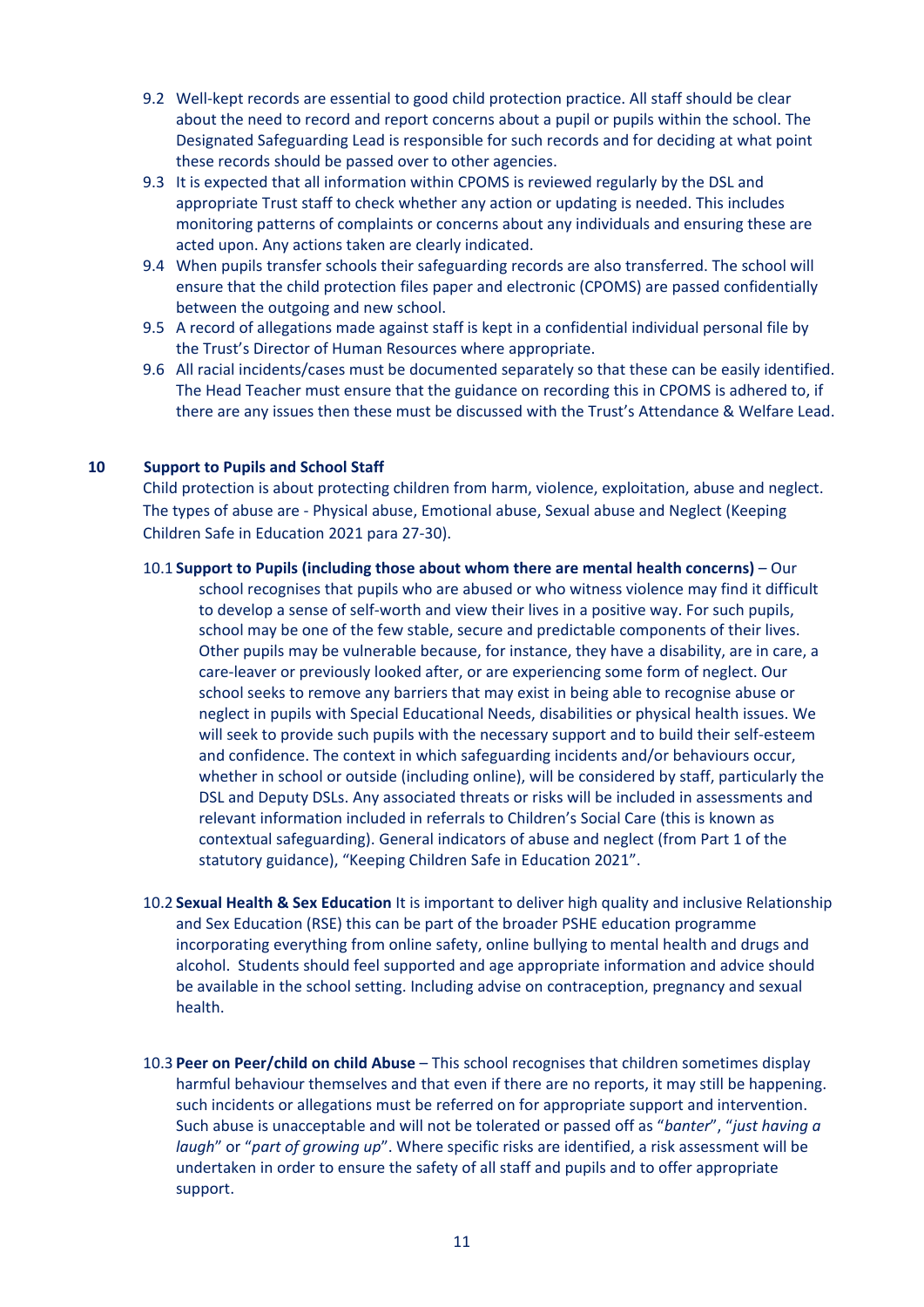This abuse could for example include but is not limited to:

- **10.3.1**sexual violence and sexual harassment, upskirting;
- **10.3.2**initiation/hazing type violence;
- **10.3.3**all forms of bullying;
- **10.3.4**aggravated sexting and physical violence experienced by both boys and girls;

There are separate school and local authority or Safeguarding Children Partnership guidance and policies to address these concerns including but not limited to:

- **10.3.4.1** the Behaviour Policy;
- **10.3.4.2** Anti-Bullying Policy;
- **10.3.4.3** E-safety Policy;
- **10.3.4.4** "*Guidance for schools working with children who display harmful sexual behaviour*" (Leicestershire LA Guidance)
- **10.3.4.5** DfE guidance "Sexual violence and sexual harassment between children in schools and colleges" and Part 5 of "Keeping Children Safe in Education"

Children will be encouraged to report to a trusted adult in school all incidents of peer on peer abuse wherever it may have happened and will be taught about alternative ways of doing this both in school and elsewhere eg via a "worry box". They will always be taken seriously and never given the impression that they are creating a problem by reporting their concern or made to feel ashamed. Where an incident has occurred or specific risks are identified, the details will be added to a safeguarding or behaviour record for the children concerned and a thorough investigation conducted by the DSL. A written risk assessment will be undertaken by the DSL in order to minimise the risk of further harm and to ensure the safety of all staff and pupils. Parents or carers of the children involved will be informed as soon as it is appropriate to do so. Support plans will be written and help offered, by different adults in school (to avoid a possible conflict of interest), to the alleged victim, the child or young person accused and any other children involved. A referral to any relevant outside agency will be made eg Police or Social Care. Detailed procedures are included in the linked school policies listed above.

The following steps will be taken to minimise the risk of peer on peer abuse:

- Staff training to ensure an understanding of what it is and how to recognise signs
- Promotion of a supportive environment by teaching about acceptable and unacceptable behaviours (including online) in both assemblies and the wider curriculum eg RSHE
- Clear procedures put in place to govern the use of mobile phones in school Appropriate staff supervision of pupils and identifying locations around the school site that are less visible and may present more risk to pupils
- <span id="page-12-0"></span>10.4 **Online Safety –** We recognise that technology is a significant component in many safeguarding and wellbeing issues and that children are at risk of abuse online as well as face to face. Some children may use mobile and smart technology, whilst at school and outside of school, to sexually harass their peers, share indecent images (consensually and non-consensually) and view and share pornography and other harmful content. Many children have unrestricted access to the internet via their mobile phones and our online safety policy describes the rules governing their use in school. It also sets out the school's response to incidents which may involve one or more of the four areas of risk – content, contact, conduct and commerce. Online safety is a consideration running through the planning and implementation of all relevant policies and procedures. Staff will always respond if informed that children have been involved in sharing indecent images. The DfE guidance "Sharing nudes and semi-nudes: advice for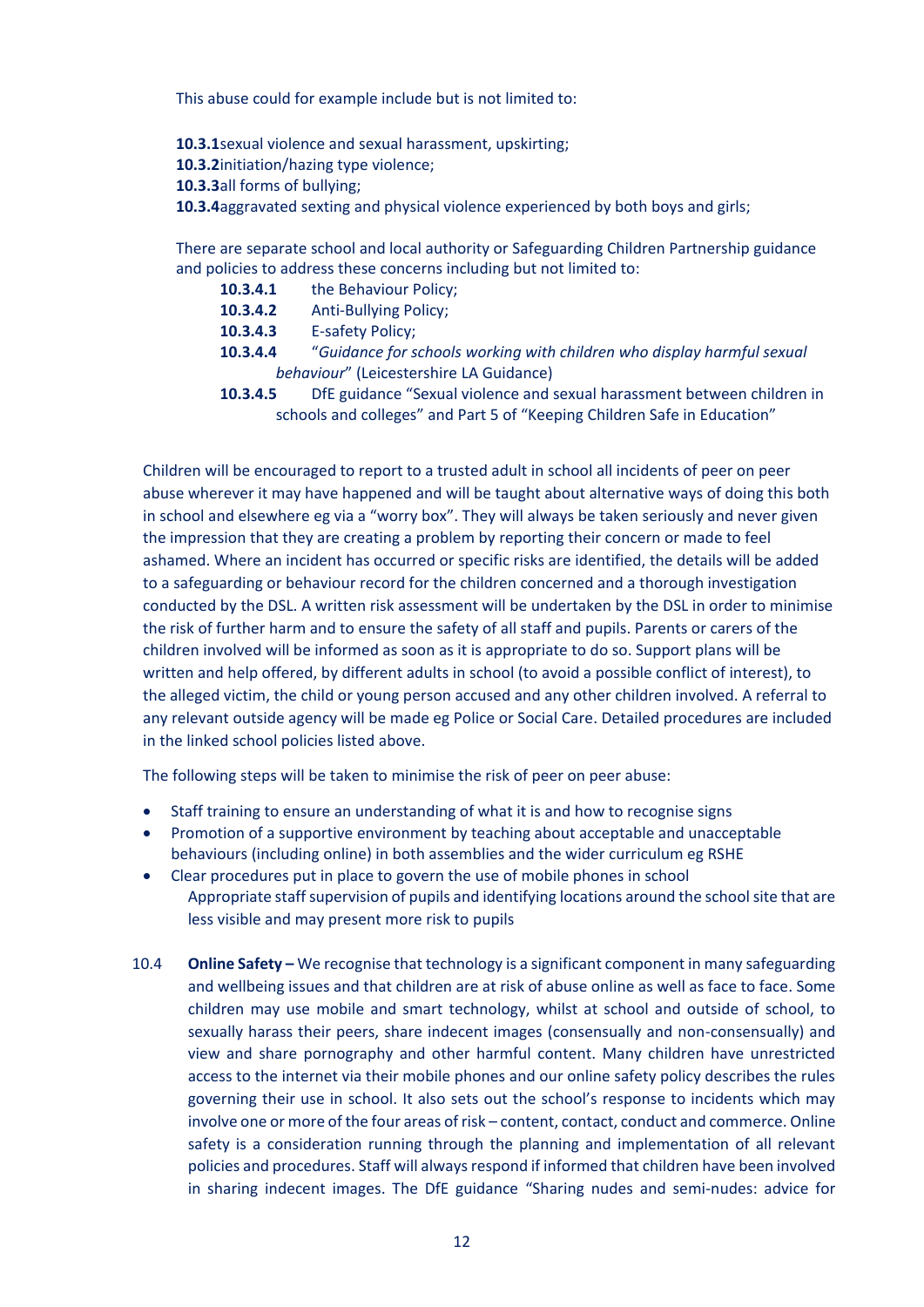education settings working with children and young people" (Dec 2020) will be used to guide the school's response on a case by case basis.

The key points for staff being:-

- Report immediately to the Head Teacher/DSL
- Never view, copy, print, share, store or save the imagery, or ask a child to share or download – this is illegal.
- If you have already viewed the imagery by accident (e.g. if a young person has showed it to you before you could ask them not to), report this to the DSL (or equivalent) and seek support.
- Do not delete the imagery or ask the young person to delete it.
- Do not ask the child/children or young person(s) who are involved in the incident to disclose information regarding the imagery. This is the responsibility of the DSL (or equivalent).
- Do not share information about the incident with other members of staff, the young person(s) it involves or their, or other, parents and/or carers.
- Do not say or do anything to blame or shame any young people involved.
- Do explain to them that you need to report it and reassure them that they will receive support and help from the DSL (or equivalent).
- <span id="page-13-0"></span>10.5 **Sexual violence and sexual harassment** – Sexual violence refers to sexual offences as described under the Sexual Offences Act 2003 including rape and sexual assault. Sexual harassment is 'unwanted conduct of a sexual nature' that can occur online and offline and may include sexual name-calling, taunting or "jokes" and physical behaviour, for example, deliberately brushing against someone or interfering with clothes.

'Upskirting' is now a criminal offence (under the Voyeurism (Offences) Act 2019) and typically involves taking a picture under a person's clothing without them knowing in order to obtain sexual gratification or to cause humiliation, distress or alarm (anyone of any gender can be a victim).

Evidence shows that girls, children with SEND and LGBT children are more likely to be the victims of sexual violence and harassment and boys are more likely to be the perpetrators. However, sexual violence and sexual harassment can occur between children of any gender.

- <span id="page-13-1"></span>10.6 **Curriculum** – Planned PHSE and Relationship and Sex Education (RSE) will include 'healthy and respectful behaviours'. This will be appropriate to pupils' age and stage of development. It will also be underpinned by the school's behaviour policy and pastoral support system.
- <span id="page-13-2"></span>10.7 **Responding to an incident** *–* School will follow the DfE guidance, '*Sexual violence and sexual harassment between children in schools and colleges*', September 2021:

**10.7.1**The school will liaise with the police, social care and parents as appropriate. **10.7.2**The school will offer support to both the victim(s) and perpetrator(s). Parents will be included in discussions about the format that this support will take.

<span id="page-13-3"></span>10.8 **Children Missing Education (including absence from school) (CME)** – our school recognises the entitlement that all pupils have to education and will work closely with the local authority to share information about pupils who may be missing out on full time education or who go missing from education. We also recognise that pupils who go missing is a sign that they may have been targeted by Child Sexual Exploitation perpetrators and/or drug related criminals (County Lines). Pupils may also be groomed into participating in other forms of criminal exploitation including cybercrime, serious violence and violent crime. Pupils who attend an alternative education provision are more likely to be vulnerable to these forms of exploitation.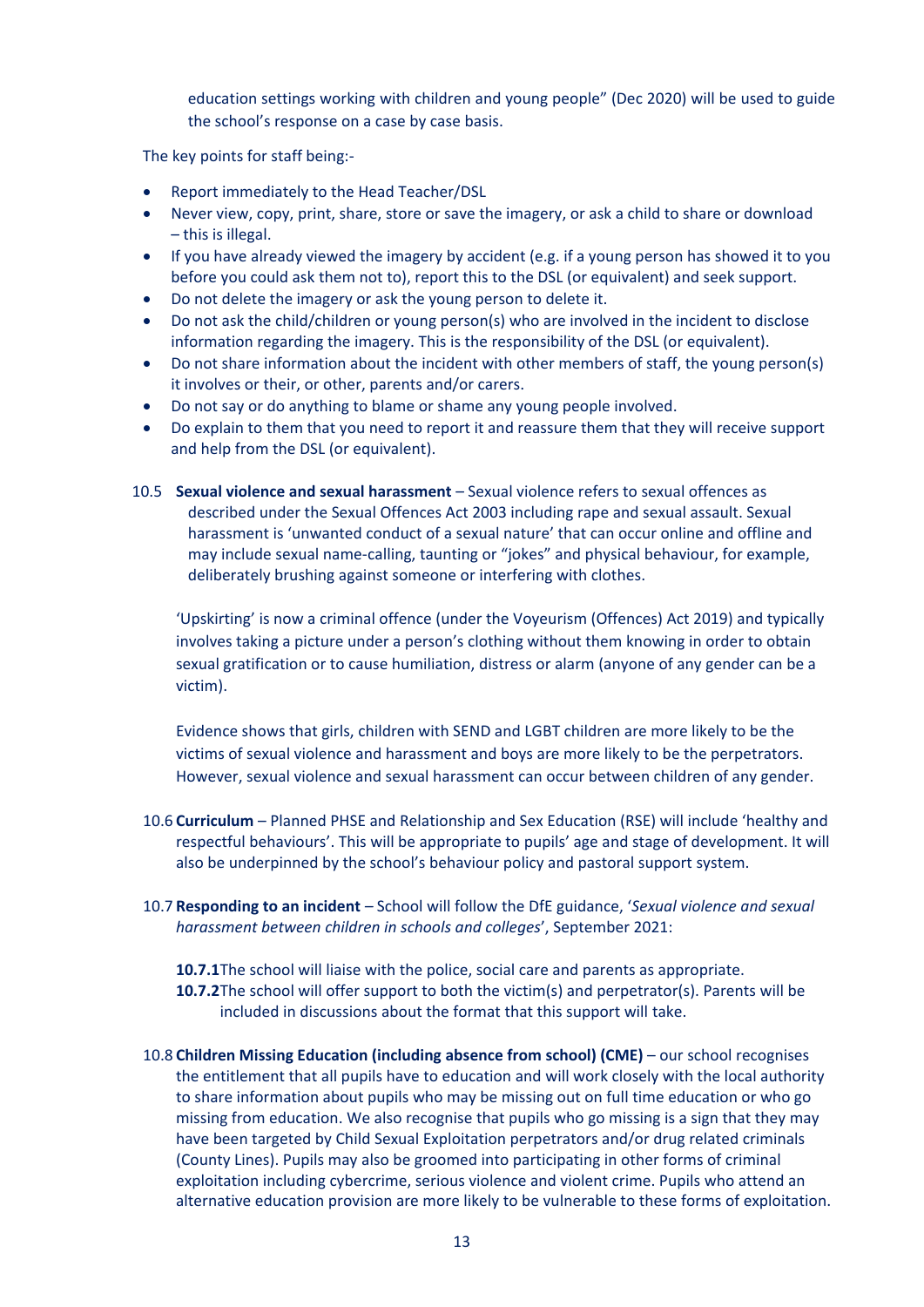Academies (working with the Trust Attendance & Welfare Lead) will complete a Children Missing Education (CME) referral to the relevant Local Authority when a child's attendance cannot be confirmed after 10 days. The local authority will also be informed where children are to be removed from the school register to:

**10.8.1**to be educated outside the school system;

**10.8.2**for medical reasons;

- **10.8.3**because they have ceased to attend;
- **10.8.4**because they are in custody;

**10.8.5**because they have been permanently excluded.

#### **Relevant Policies:**

- **Attendance**
- Children with Health Needs Who Cannot Attend School
- <span id="page-14-0"></span>10.9 **Child Sexual Exploitation (CSE)** – is a form of sexual abuse where pupils are sexually exploited for money, power or status. It can involve violent, humiliating and degrading sexual assaults. In some cases, young people are persuaded or forced into exchanging sexual activity for money, drugs, gifts, affection or status. A significant number of pupils who are victims of sexual exploitation go missing from home, care and education at some point or are targeted by criminals involved in the illegal supply of drugs (County Lines) and serious violent crime. Staff training includes raising awareness of these issues and any concerns are passed to the Designated Safeguarding Lead who will make a risk assessment and refer to Local Authority First Response Children's Duty if appropriate.
- <span id="page-14-1"></span>10.10 **Child Criminal Exploitation (CCE)** – Criminal exploitation of children is a form of harm that can affect pupils in both a physical environment and online. 'County Lines' involves drug networks or individuals exploiting children and young people into carrying drugs and money between cities, towns and villages. Serious violent crime is associated with this form of criminal activity together with child sexual exploitation. Pupils may also be exploited into committing cybercrime or money laundering offences. Organised criminal groups or individuals exploit children and young people with enhanced computer skills to access digital networks and/or data for criminal and financial gain. Pupils with bank accounts may be persuaded to allow criminals to use their banking facilities to launder money.
- <span id="page-14-2"></span>10.11 **Racist / Hate Incidents –**Race /Hate or faith targeted bullying can vary from ill-considered remarks to deliberate physical attacks causing serious injury. It is recommended that schools keep their own records and have a system for reporting such incidents via DSL. A hate incident is where someone has been targeted because they are seen as different, this can be because of prejudice against their age, disability, ethnic origin, gender identity, race, religion/belief or sexual orientation. Restorative mediation between the perpetrator and victim is a useful tool to restore balance and improve understanding of diversity. Serious incidents should be reported to Welfare Lead at the trust.
- <span id="page-14-3"></span>10.12 **Female Genital Mutilation (FGM) –** Section 5B of the Female Genital Mutilation Act 2003 and section 74 of the Serious Crime Act 2015 places a mandatory duty on teachers along with social workers and healthcare professionals to report to the police where they discover that FGM appears to have been carried out on a girl under 18 or where a girl discloses that she has undergone FGM. The school's response to FGM will take into account the government guidance, "Multi-agency statutory guidance on female genital mutilation" April 2016. Staff will also follow the established safeguarding procedure by reporting any such concerns to the Designated Safeguarding Lead and a report must also be made to the Police.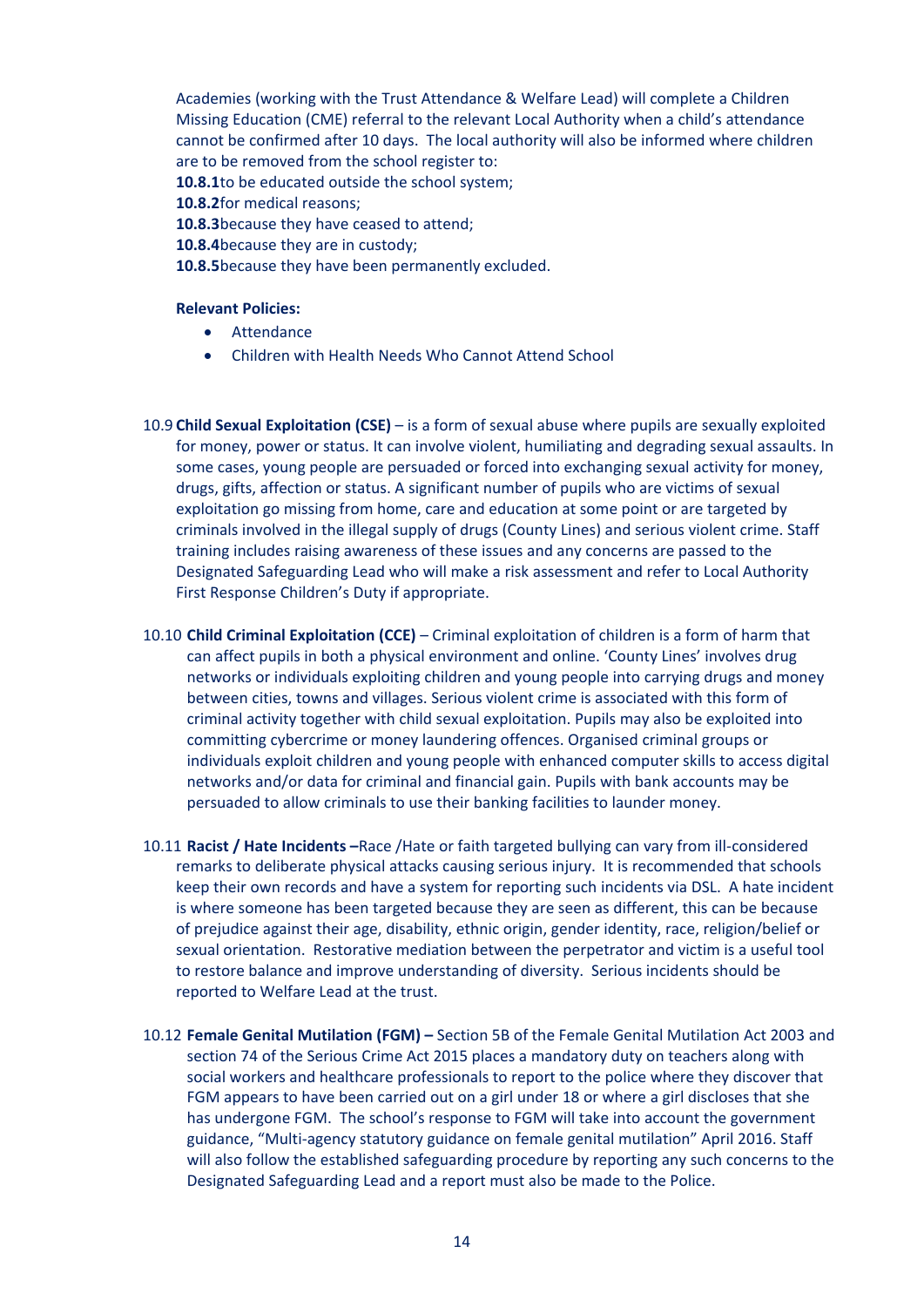There will be a considered safeguarding response towards any girl who is identified as being at risk of FGM (eg there is a known history of practising FGM in her family, community or country of origin) which may include sensitive conversations with the girl and her family, sharing information with professionals from other agencies and/or making a referral to Children's Social Care. If the risk of harm is imminent there are a number of emergency measures that can be taken including police protection, an FGM protection order and an Emergency Protection Order.

- <span id="page-15-0"></span>10.13 **So-called 'honour-based' violence (HBV)** – encompasses crimes which have been committed to protect or defend the so-called "honour" of the family and/or the community, including Female Genital Mutilation (FGM), forced marriage, and practices such as breast ironing. All forms of so called HBV are abuse (regardless of the motivation) and concerns will be passed to the Designated Safeguarding Lead for onward referral as required. This can also include '*witchcraft practices*'.
- <span id="page-15-1"></span>10.14 **Extremism & Radicalisation (PREVENT Duty) –** our school recognises the duties placed on us by the Counter Terrorism Bill (July 2015) to prevent our pupils being drawn into terrorism. These include:
	- 10.14.1 Assessing the risk of pupils being drawn into terrorism, **Appendix 4** will be used by each school annually to assess the level of risk
	- 10.14.2 Working in partnership with relevant agencies under the Safeguarding Children Partnership procedures
	- 10.14.3 Appropriate staff training
	- 10.14.4 Appropriate online filtering

Our school is committed to actively promoting the fundamental British values of democracy, the rule of law, individual liberty and mutual respect and tolerance of those with different faiths and beliefs. The pupils are encouraged to develop and demonstrate skills and attitudes that will allow them to participate fully in and contribute positively to life in modern Britain.

There is a current threat from terrorism in the UK and this can include the exploitation of vulnerable young people, aiming to involve them in terrorism or to be active in supporting terrorism.

Our school seeks to protect children and young people against the messages of all violent extremism including but not restricted to those linked to Islamist Ideology, Far Right / Neo Nazi / White Supremacist ideology etc. Concerns should be referred to the Designated Safeguarding Lead who has local contact details for Prevent and Channel referrals. They will also consider whether circumstances require Police to be contacted.

- <span id="page-15-2"></span>10.15 **Children in Care (formerly Looked After Children) and Private fostering arrangements** – Where a pupil under 16 (or 18 with a disability) is living with someone who is not their family or a close relative for 28 days or more, staff inform the Designated Safeguarding Lead so that a referral to Children's Social Care for a safety check, can be made. (A close relative includes step-parent, grandparents, uncle, aunt or sibling).
- <span id="page-15-3"></span>10.16 **Complaints** – Where complaints or concerns raised by parents or pupils will be taken seriously and followed up in accordance with the school's Complaints Policy.

#### <span id="page-15-4"></span>10.17 **Support for Staff**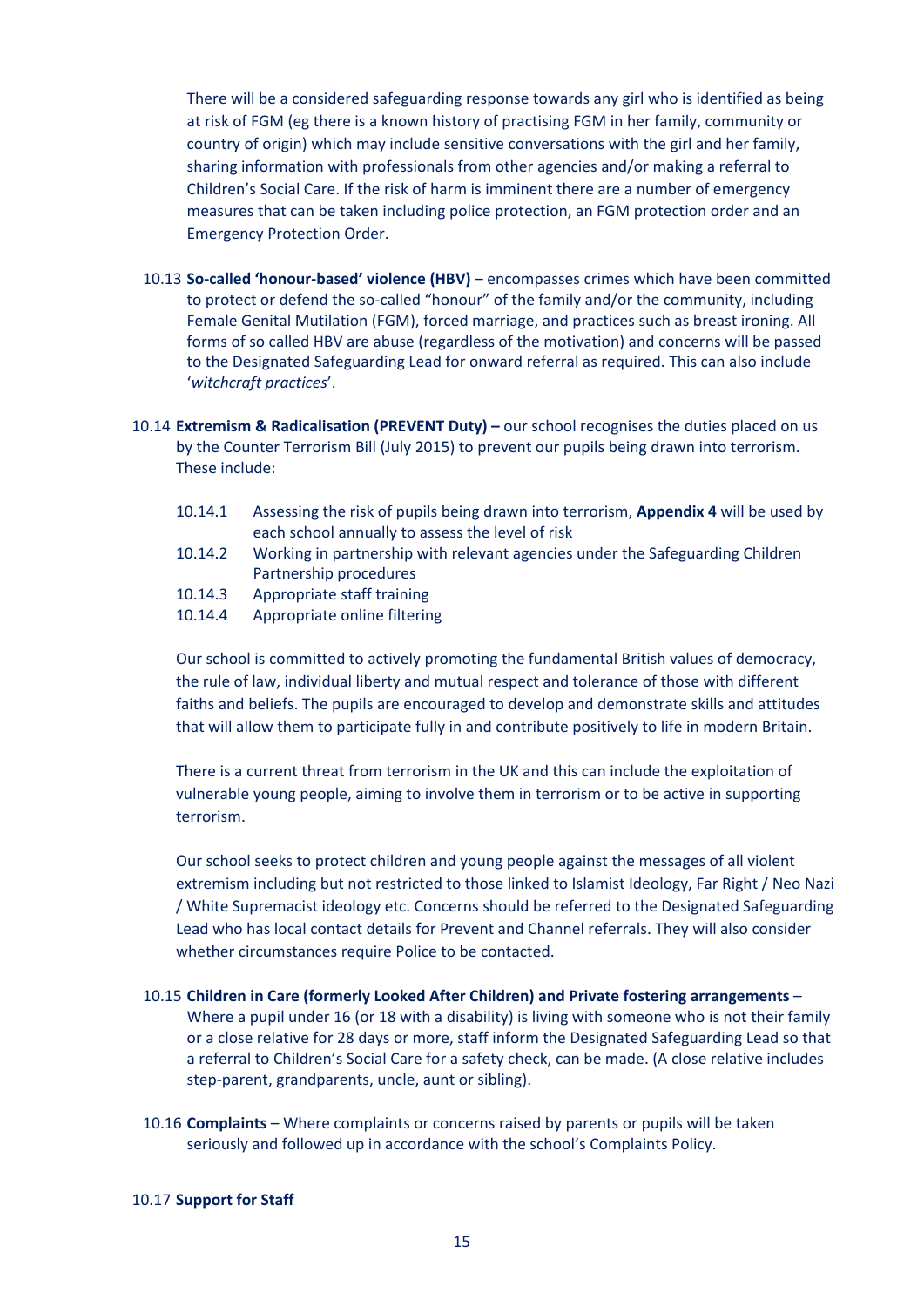As part of their duty to safeguard and promote the welfare of children and young people staff may hear information, either from the pupil as part of a disclosure or from another adult, that will be upsetting. Where a member of staff is distressed as a result of dealing with a child protection concern, he/she should in the first instance speak to the Designated Safeguarding Lead about the support they require. The Designated Safeguarding Lead should seek to arrange the necessary support and may seek advice from the Head Teacher and/or Human Resources Department. The Trust will also provide access to the Employee Wellbeing Service **(Appendix 3)**

## <span id="page-16-0"></span>**11 Working with Parents/Carers**

- 11.5 The school will ensure that parents/carers have an understanding of the responsibility placed on the school and staff for child protection by setting out its obligations transparently from the outset in regular school communications and by making information available on the school website. The school will use the support of Early Help and works with other agencies including Social Services to provide a multi agency approach.
	- 11.6 The school will also undertake appropriate and supportive discussions with parents/carers and seek necessary consent prior to involvement of Children & Family Services Children's Social Care or another agency, unless to do so would place the child at risk of harm or compromise an investigation.

#### <span id="page-16-1"></span>**12 Other Relevant Policies**

The Trust and LAB's statutory responsibility for safeguarding the welfare of children goes beyond simply child protection. The duty is to ensure that safeguarding permeates all activity and functions. This policy therefore complements and supports a range of other policies, for instance:

## *[Amend as necessary]*:

- 12.1 Pupil Behaviour Policy
- 12.2 Staff Code of Conduct
- 12.3 "Guidance for Safer working practice"
- 12.4 Racist incidents
- 12.5 Anti-Bullying (including Cyberbullying)
- 12.6 Physical Interventions/Restraint (DfE Guidances "Use of Reasonable Force" and "Screening, searching and confiscation")
- 12.7 Special Educational Needs and Disability
- 12.8 Trips and visits
- 12.9 First aid and the administration of medicines
- 12.10 Health and Safety
- 12.11 Relationships and Sex Education
- 12.12 Site Security
- 12.13 Equal Opportunities
- 12.14 Toileting/Intimate care
- 12.15 E-safety
- 12.16 Extended school activities
- 12.17 Use of Cameras and Mobile Phones (school based policy written in line with Code of Conduct and IT Acceptable Use)

The above list is not exhaustive but when undertaking development or planning of any kind the school will consider the implications for safeguarding and promoting the welfare of children.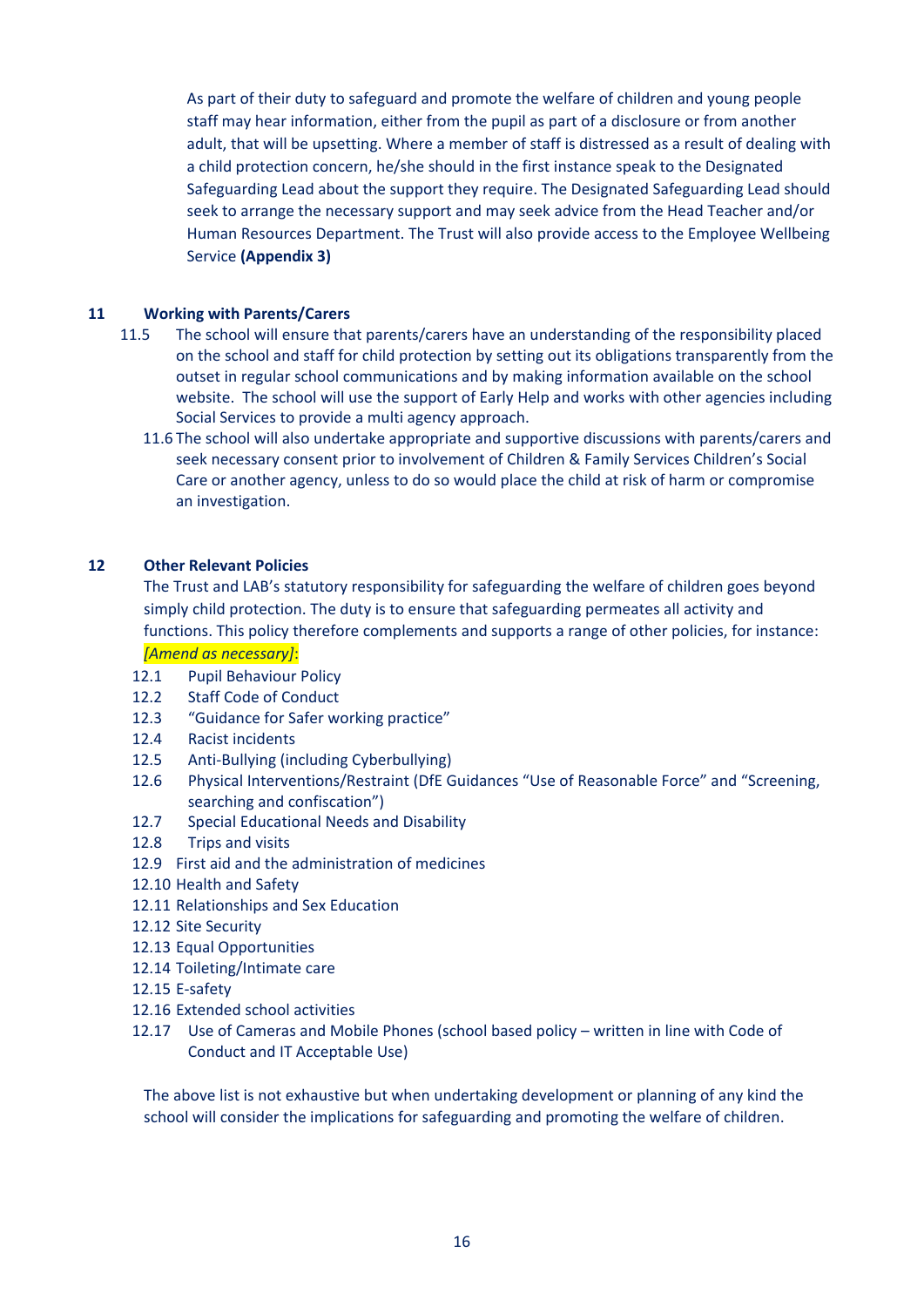#### <span id="page-17-0"></span>**13 Recruitment and Selection of Staff**

- 13.1 The Trust's safer recruitment processes follow the statutory guidance: "*Keeping Children Safe in Education September 2021, Part Three: Safer Recruitment*." The Trust has set out its approach to safer recruitment in its Safer Recruitment Procedure to which all schools are expected to adhere when undertaking pre-employment checks on prospective new employees. This also apples to any worker that is engaged in activity with the school.
- 13.2 The Safer Recruitment Procedure and associated appendices outlines the expectations in relation to pre-employment checks that must be completed for each type of worker. New starters will not be permitted to start work without pre-employment checks being in place. Exceptional circumstances will only be permitted under a risk assessment signed off by the Head Teacher and Director of Human Resources.
- 13.3 In line with statutory requirements, every recruitment process for school staff will have at least one member who has undertaken Safer Recruitment Training. The Trust expect that those who have completed Safer Recruitment Training, refresh this training every three years.
- 13.4 The school has an open safeguarding ethos regularly addressing safeguarding responsibilities during staff meetings and fostering an ongoing culture of vigilance. All new staff and volunteers receive a safeguarding induction and are briefed on the Trust's Code of Conduct for adults working with our pupils. The Leicestershire County Council induction leaflet is given to all staff and is the basis for the safeguarding induction.
- 13.5 The school will provide all the relevant information in references for a member of staff about whom there have been formal processes in place for concerns about child protection/inappropriate conduct.

#### <span id="page-17-1"></span>**14 Whistleblowing**

Where staff feel that it is appropriate to raise a whistleblowing concern they must refer to the Trust's Whistleblowing Policy.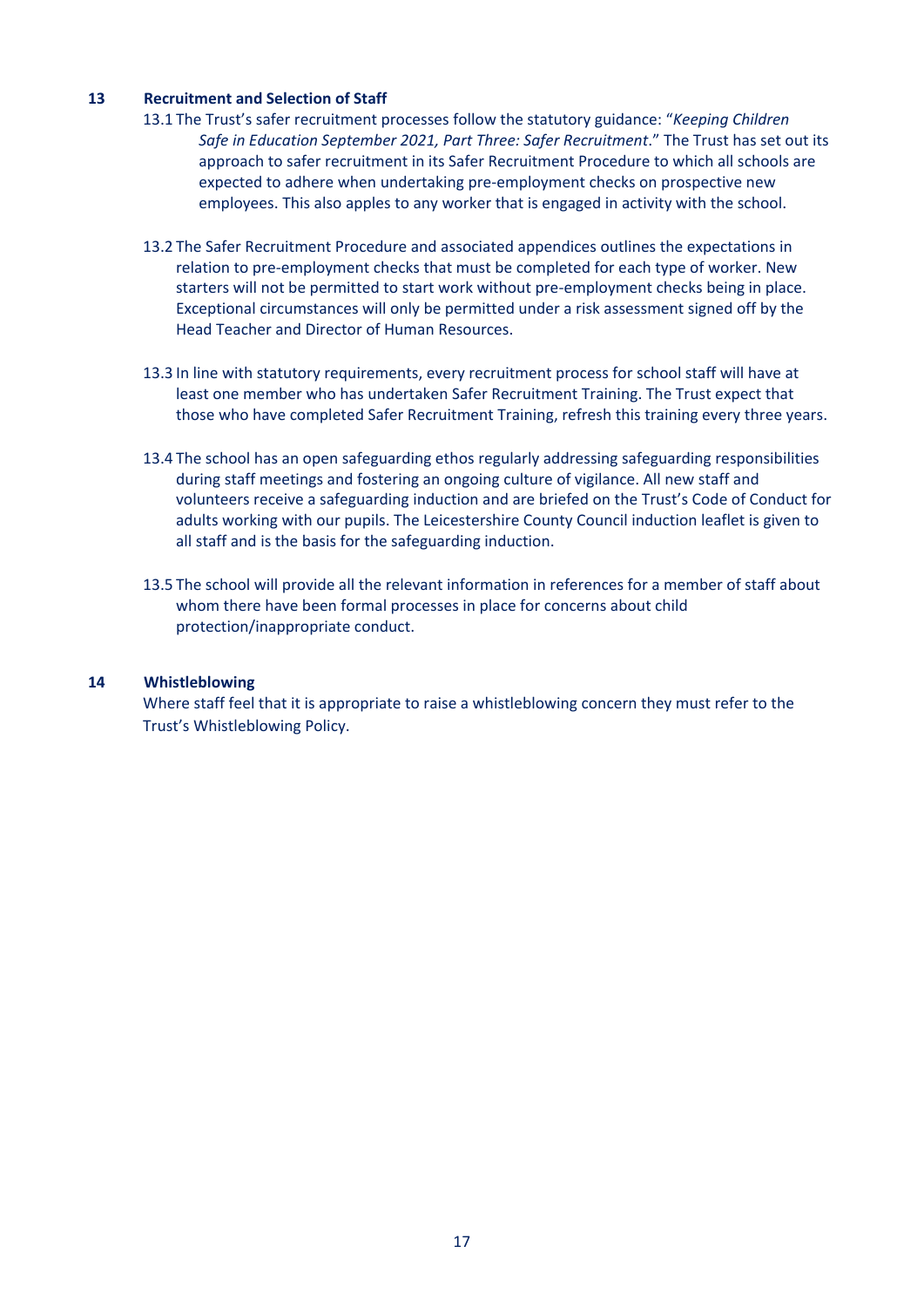#### <span id="page-18-0"></span>**Appendix 1 – Workers Raising Concerns/Recording Disclosures**



#### **General Procedural Steps Taken By the DSL:**

- The Leicestershire and Rutland Safeguarding Children Partnership Procedures contain the inter-agency processes, protocols and expectations for safeguarding children. (Available on the website www.lrsb.org.uk: The Designated Safeguarding Lead is expected to be familiar with these, particularly the indicators of abuse and neglect and the referral processes;
- Any person may seek advice and guidance from the First Response Children's Duty Professionals Consultation Line, particularly if there is doubt about how to proceed. Any adult, whatever their role, can take action in his/her own right to ensure that an allegation or concern is investigated and can report to the investigating agencies;
- In many cases of concern there will be an expectation that there have already been positive steps taken to work with parents and relevant parties to help alleviate the concerns and effect an improvement for the child. This is appropriate where it is thought a child may be in need in some way, and require assessment to see whether additional support and services are required. An example might be where it is suspected a child may be the subject of neglect. In most cases the parents' knowledge and consent to the referral are expected, unless there is reason for this not being in the child's interest. However, there will be circumstances when informing the parent/carer of a referral might put the child at risk and/or undermine Police enquiries, and in individual cases, advice from Children's Social Care will need to be taken.
- Where initial enquiries do not justify a referral to the investigating agencies, inform the initiating adult and monitor the situation. If in doubt, seek advice from the Attendance & Welfare Lead and/or First Response Professionals consultation line.
- Where there is a child protection concern requiring immediate, same day, intervention from Children's Social Care, the First Response Children's Duty should be contacted by phone. Written confirmation should be made within 24 hours on the Multi-Agency Referral Form to Children's Social Care. All other referrals should be made using the online form (see link http://lrsb.org.uk/childreport).
- If the concern is about children using harmful sexual behaviour, refer to the separate guidance, "Guidance for schools working with children who display harmful sexual behaviour" (Leicestershire LA Guidance).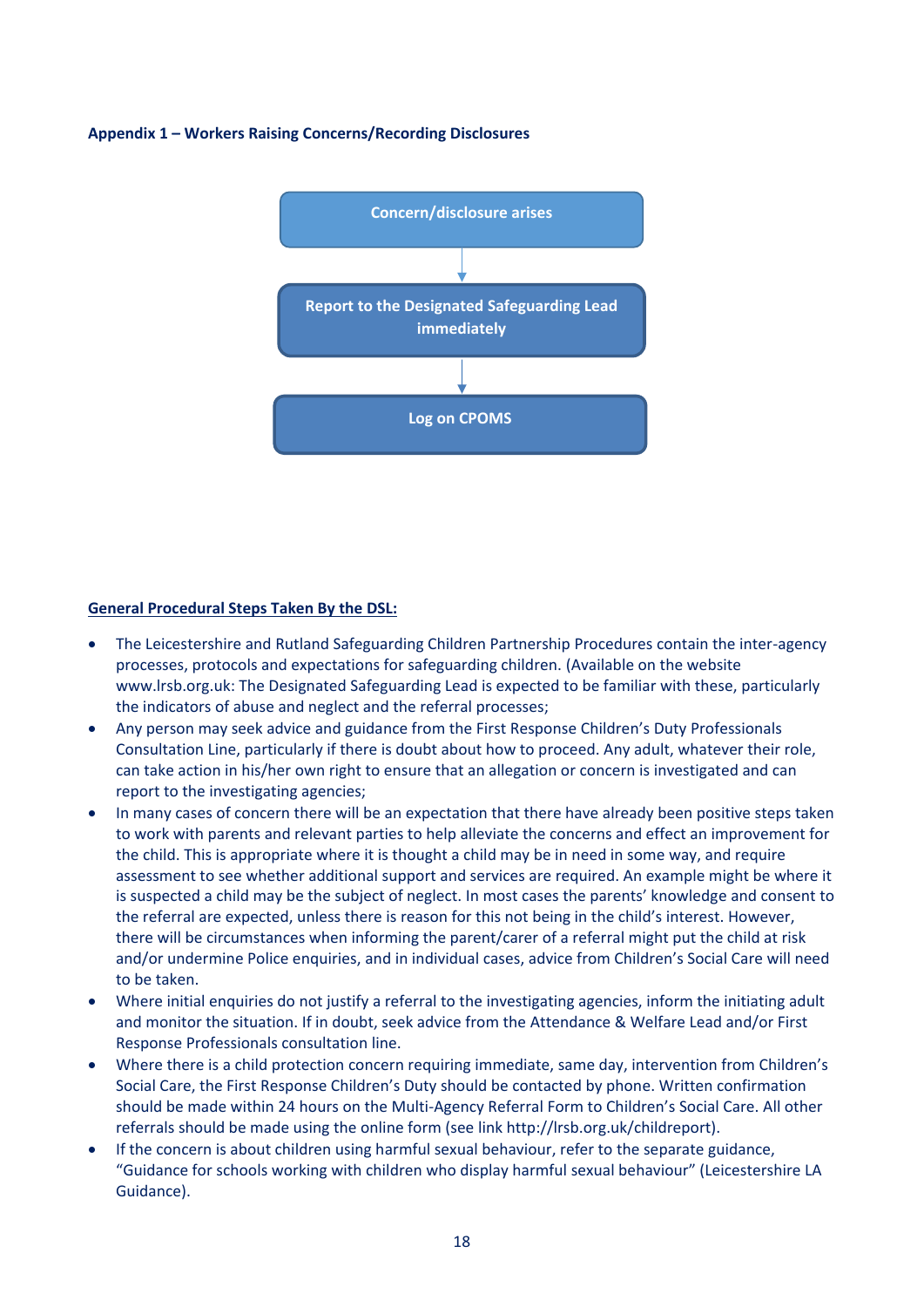- If it appears that urgent medical attention is required arrange for the child to be taken to hospital (normally this means calling an ambulance) accompanied by a member of staff who must inform medical staff that non-accidental injury is suspected. Parents must be informed that the child has been taken to hospital.
- Exceptional circumstances: If it is feared that the child might be at immediate risk on leaving school, take advice from the First Response Professionals Consultation line (for instance about difficulties if the school day has ended, or on whether to contact the police). Remain with the child until the Social Worker takes responsibility. If in these circumstances a parent arrives to collect the child, the member of staff has no right to withhold the child, unless there are current legal restrictions in force (eg a restraining order). If there are clear signs of physical risk or threat, First Response Children's Duty should be updated and the Police should be contacted immediately.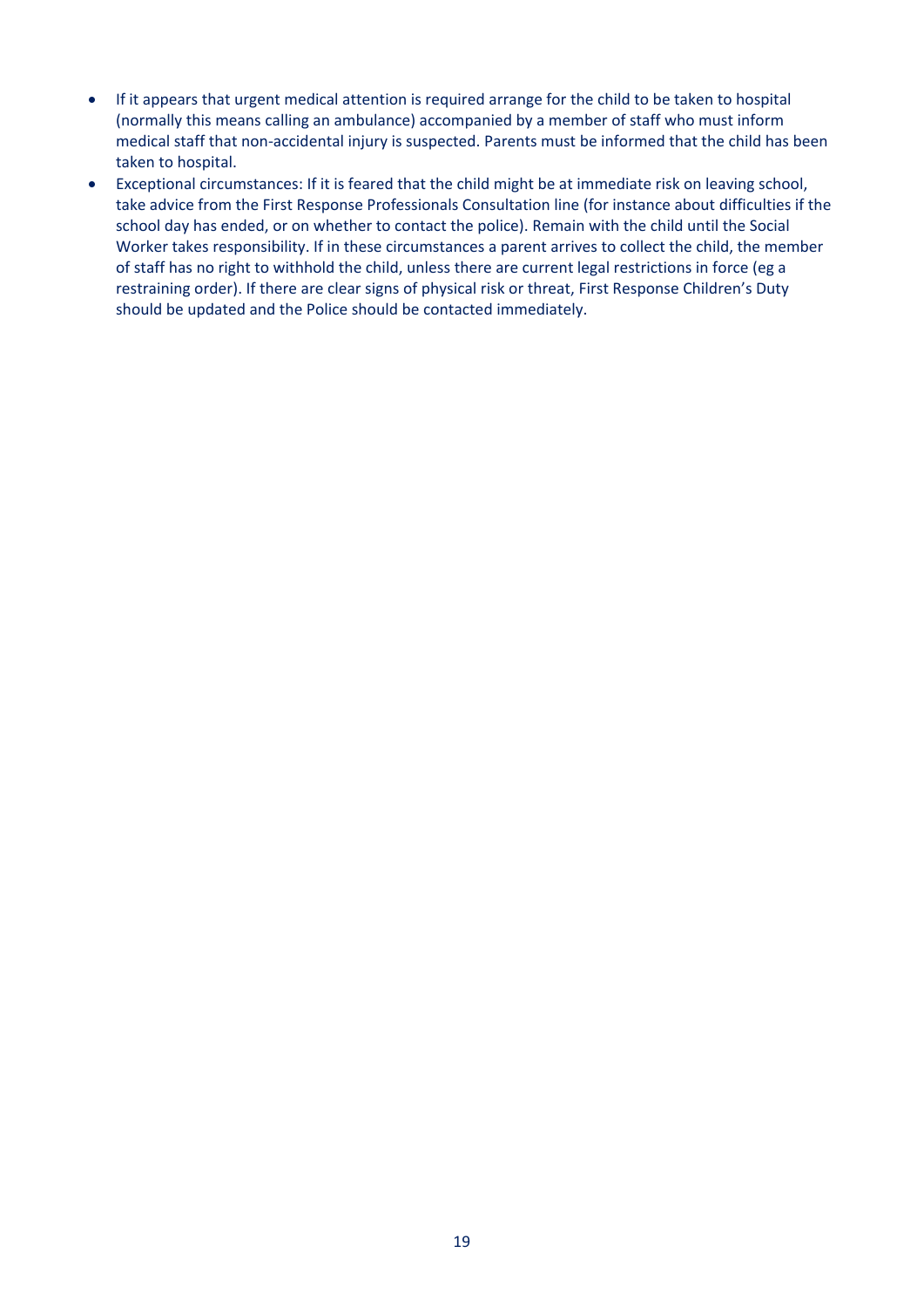## <span id="page-20-0"></span>**Appendix 2 - Management of Low Level Concerns & Allegations That May Meet Harm Threshold Management Process**

Allegation arises OR low level concern within school setting re individual – reported to the Head Teacher as soon as possible

Section 8.0 of the Child Protection Policy outlines escalation process for allegations against Head Teacher upwards.

> **F I R S T**

> **2 4**

**H O U R S** 

**A R E** 

**C R I T I C A L**

Head Teacher to discuss with Director of HR (DoHR) whether this a low-level concern or whether meets the harm threshold

#### Low Level Concern

Where the matter is determined as a low level concern then the Head Teacher and DoHR will agree on an appropriate course of action in line with the appropriate Trust Policy

Allegation Meets Harm Threshold

If it is agreed that the matter meets harm threshold, then the LADO must be contacted without delay. Agree at this stage whether the Head Teacher or Director of Human Resources will contact LADO

#### Appropriate Course

Appropriate course of action will include meeting with the staff member to discuss the low level concern and gain their perspective – management advice may be provided within the meeting, additional training may be agreed – no further action may be taken depending on the circumstance.

## Advice sought from LADO and implement actions/agreed course of action as per LADO advice.

If a strategy meeting is required by LADO, HT and DoHR to attend

Head Teacher and DoHR to work together in ensuring the matter is dealt with/closed off appropriately in line with appropriate policies

- DoHR to work with Head Teacher within the school to implement LADO advice and determine any appropriate/necessary HR processes.
- Need to ensure as a Trust that consistent approaches are put in place from a safeguarding point of view in the best interests of the pupils.
- Need to ensure that as a Trust and as one employer consistent approaches are put in place from an employment perspective also, expectation setting with individuals/lessons learned/casework follow up.
- expective disc, expectation setting with individually 20 to redirect, and the Need to determine whether there is any impact for our wider schools.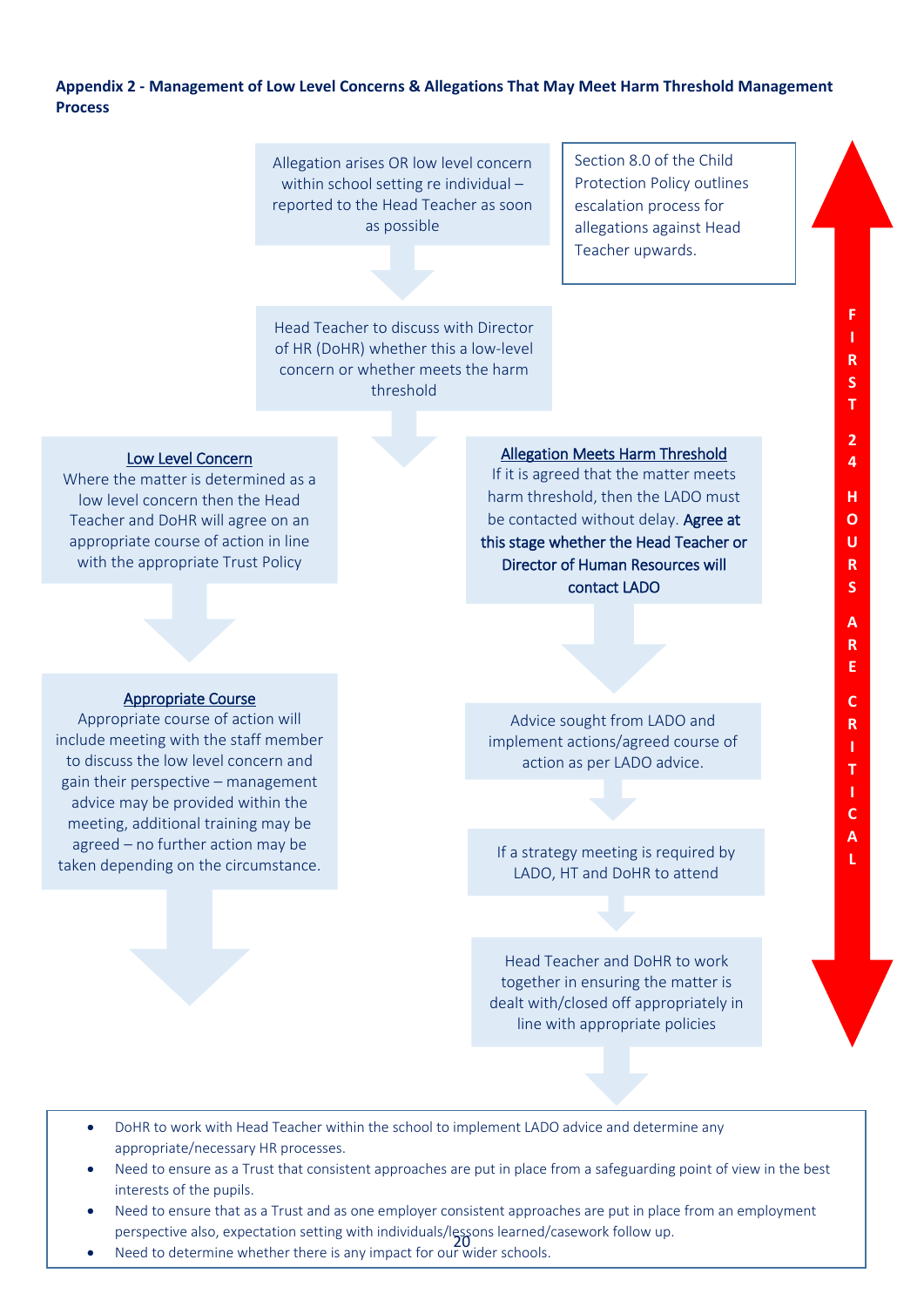#### <span id="page-21-0"></span>**Appendix 3 - Employee Support Service Information**



This helpline offers you and your family counselling and advice on a variety of personal, family or workplace issues.

The service is paid for by your employer and<br>is provided by a professional organisation,<br>Wellbeing Solutions Management. There is no cost to you and all calls are confidential.

The cost of you and an causa connection.<br>
Whatever our age, background or role in life,<br>
Takling to a counsellor or an advisor can<br>
Takling to a counsel of the pus understand a problem try a different<br>
approach or just lea

#### Confidentiality

COTTITUCETTURE<br>This is a confidential and anonymous service<br>provided by an independent organisation.<br>No personal or identifying information is<br>communicated to your employer.

Only in the most extreme and unusual Only in the most extreme and unusual<br>circumstances would your confidentiality<br>and anonymity ever be broken, for example,<br>if our clinical professionals considered that<br>you may be a significant danger to yourself<br>or others a









Relationships

Work



**Addictions** 



#### **How to get Support**

#### **Making Contact:**

Principal Sydnamics Counterpole (living at your address and<br>aged over 16) can contact the Employee Assistance<br>the pline 24-hours a day. 365 days a year. We'll ask for<br>the name of your employer and a convenient time for<br>one

Alternatively you can book an appointment online:<br>employeeassistance.org.uk

#### **Emotional Support:**

Exercise to work the support of a counsellor, we will<br>arrange a telephone counselling session at a time to suit you. Our counsellor may recommend further<br>counselling sessions to help you overcome a more<br>troubling issue.

#### **Practical Advice:**

If you need professional advice or factual information<br>on any legal, money, health, work or personal issue, we<br>can arrange for a free telephone consultation with one<br>of our many specialist advisors.

24/7 freephone:

## 0800 328 1437

From outside the UK: +44 (0) 1482 661 814 Minicom: 01482 661 911 (8.30 am - 6.00pm)

Online: employeeassistance.org.uk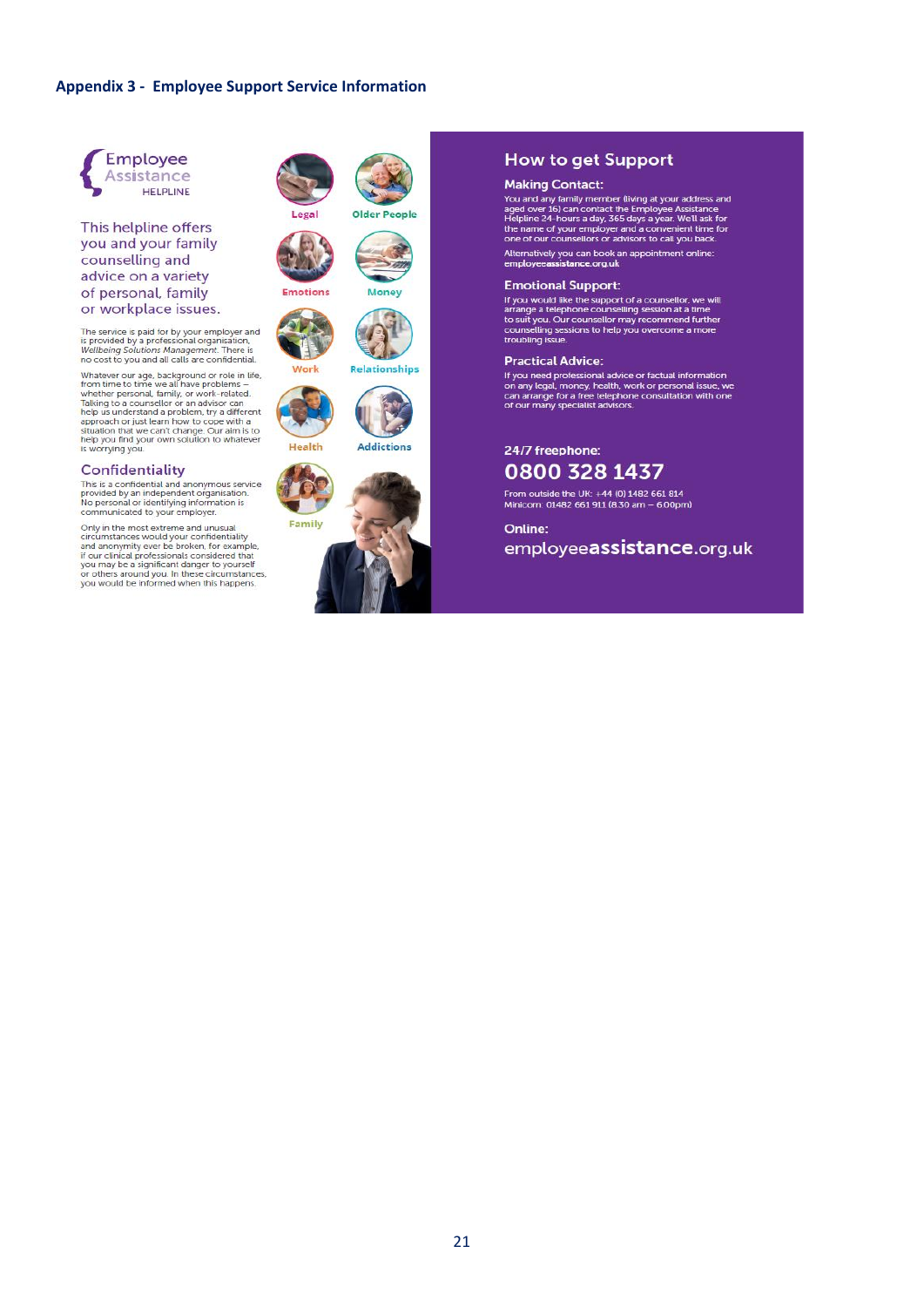## **Appendix 4 – Extremism & Radicalisation Risk Assessment – School Level**

| <b>School Name</b>       |           |
|--------------------------|-----------|
| <b>Head Teacher Name</b> |           |
| Date of Risk Assessment  |           |
| <b>Distribution</b>      | All Staff |

<span id="page-22-0"></span>

| <b>Risk Area</b>          | <b>Hazard</b>                                                                                                                                           | <b>Individuals</b>  | <b>Control Measures</b>                                                                                                                                                                                                                                                                                                                                                                                                                                                                                                                                                                                                                                                                                                                                                                                                                                                                                                                                                | <b>Comments</b>                                                      | <b>Risk</b> |
|---------------------------|---------------------------------------------------------------------------------------------------------------------------------------------------------|---------------------|------------------------------------------------------------------------------------------------------------------------------------------------------------------------------------------------------------------------------------------------------------------------------------------------------------------------------------------------------------------------------------------------------------------------------------------------------------------------------------------------------------------------------------------------------------------------------------------------------------------------------------------------------------------------------------------------------------------------------------------------------------------------------------------------------------------------------------------------------------------------------------------------------------------------------------------------------------------------|----------------------------------------------------------------------|-------------|
|                           |                                                                                                                                                         | at risk             |                                                                                                                                                                                                                                                                                                                                                                                                                                                                                                                                                                                                                                                                                                                                                                                                                                                                                                                                                                        |                                                                      | Rating      |
| Welfare &<br>Safeguarding | Workers are<br>not aware of the<br>school<br>procedure for<br>handling<br>concerns and or do<br>not<br>feel comfortable<br>sharing<br>issues internally | Staff and<br>pupils | Designated Safeguarding Lead (DSL) has received 'Prevent' awareness<br>$\overline{\phantom{a}}$<br>DSL is named as the contact re Prevent Duty and this is published to staff<br>and clearly visible to visitors<br>Staff training completed annually<br>All visitors are not left unsupervised<br>3 <sup>rd</sup> party contractors/volunteers are all provided with school safeguarding<br>$\overline{\phantom{a}}$<br>information does this include exam invigilators?<br>Preventing young people from being exposed to radicalisation or<br>extremism is part of safeguarding policies and procedures i.e. Child<br>Protection & E-safety<br>Records are held of any referrals with an audit trail being maintained by<br>the DSL<br>Regular monitoring by the DSL that policies and procedures are in place<br>$\overline{\phantom{a}}$<br>Trust Whistleblowing Policy in place<br>Clear reporting procedures in place in each school<br>$\overline{\phantom{a}}$ | Child<br>Protection<br>Policy<br>available on<br>the shared<br>areas | Low         |
|                           | Young people are<br>radicalised by factors<br>internal or external to<br>the<br>school                                                                  | Pupils              | We have a range of activities to promote the moral, social and emotional<br>$\overline{\phantom{a}}$<br>needs of young people aimed at protecting them from radical and<br>extremist influences<br>Staff deliver training to help young people develop critical thinking<br>$\overline{\phantom{a}}$<br>around influence, social media and other on-line safety<br>Staff and other adults working with young people are challenged if<br>opinions or language expressed are contrary to community cohesion or<br>'British values'<br>Staff are able to challenge pupils, parents or governors if opinions<br>expressed are contrary to community cohesion or 'British values'<br>Staff are aware of factors which might have an influence on young<br>people<br>Staff undertaking home visits are briefed on the signs to look out for<br>around the home environment                                                                                                  |                                                                      |             |